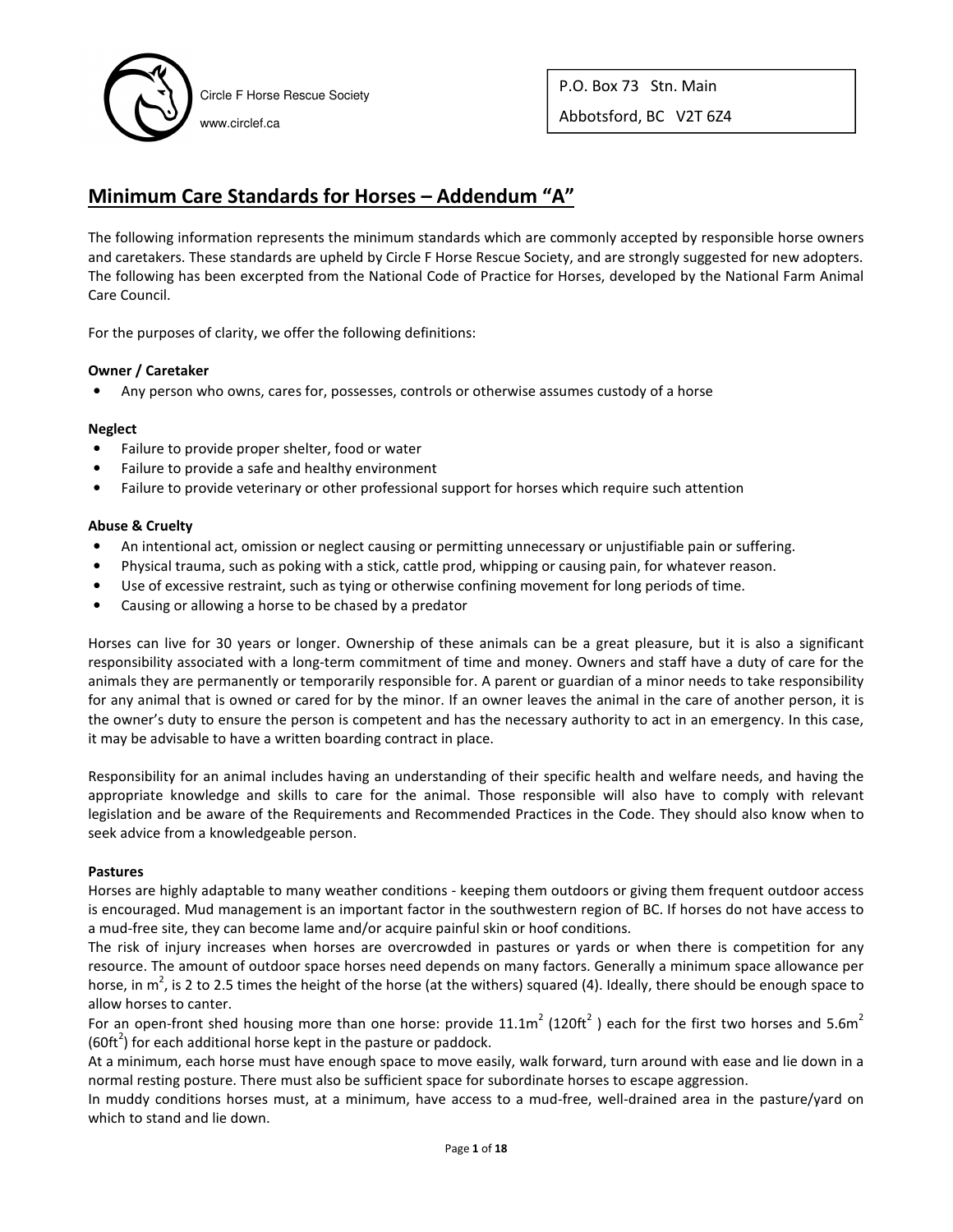The application of fertilizers, pesticides, herbicides and farm manure must be timed to prevent any health risks to grazing horses or contamination of ground water.

Horses can adapt to a wide range of environmental conditions due to their physiological and behavioural responses that help them maintain body temperatures within a normal range. Shelter can be natural (e.g. trees, hedges) or constructed (e.g. shade cloths, stables). Research shows that horses are particularly likely to seek shelter during rainy, windy conditions or snowy, windy conditions. The following equines are more vulnerable to cold, damp weather:

- foals and geriatrics
- equines that are injured, sick or have a low body condition score
- equines with a moist or wet coat, due to rain or sweat (a wet coat has reduced insulation capacity). The hair coat of donkeys makes them particularly vulnerable to cold, damp weather
- body clipped equines
- equines that are not acclimatized to cold, damp weather.

Blankets are sometimes used to offer protection from weather and insects. However, blankets can lead to sores and heat stress. Blankets can also mask changes in the horse's health, and some of these changes can occur quickly (e.g. skin infections, a change in weight or body condition score). Therefore, if blankets are used, the condition of the horse beneath the blankets must be examined at least weekly.

#### **Thermoregulation**

Within a temperature range called the "thermoneutral zone" animals do not have to expend any additional energy to maintain normal body temperature. In horses, the thermoneutral zone is between 5 and 20°C. Within the lower or upper temperatures of this range, horses may modify their behaviour without any increased energy needs. In temperatures outside the range, increased metabolic energy is required to maintain normal body temperature.

Shivering is a heat-producing response to cold temperatures. It may be seen particularly when the horse is unable to move around, whether indoors or outdoors. Shivering horses are not thermally comfortable.

Horses should also be monitored for heat stress in hot ambient temperatures. A horse facing heat stress may appear weak or disoriented. Other signs of heat stress include muscle tremors and shallow or rapid breathing.

### RECOMMENDED BEST PRACTICES

Horses must have access to shelter (constructed or natural) that protects them from the harmful effects of extreme weather conditions.

Promptly assist individual horses that are showing signs of heat or cold stress.

If blankets are used, the condition of the horse beneath the blankets must be examined at least weekly.

Blankets must be appropriate for the weather conditions and not result in heat stress.

- 1. ensure there is sufficient shelter space to accommodate all horses in a given area or paddock at the same time
- 2. build or renovate shelters for the easy removal of wastes
- 3. remove blankets daily to inspect the horse's condition
- 4. ensure blankets are well fitted and in good repair. If blankets are used in wet conditions, they should be waterproof and breathable.

#### **Mixing and New Arrivals**

Horses are herd animals and prefer to live in groups. A single horse kept on a farm may benefit from increased human contact or the companionship of other grazing species (e.g. sheep). Donkeys have a particularly strong need for social opportunities and may become depressed or apathetic when separated from a former companion. This can have health implications, particularly if they go off feed.

Within a herd structure, horses interact on a dominance hierarchy. Some horses are more aggressive and may not be suitable for group turnout. When forming new groups, the introduction of new animals brings a risk of injury to horses. Aggression can be reduced by increasing the space allowance (initially or permanently) and/or allowing horses to become familiar with an existing group by first keeping them in an adjacent area (but separated by a strong fence or stall wall).

### RECOMMENDED BEST PRACTICES

Horses kept in groups must be managed in a way that minimizes the risk of injury.

- 1. get advice from a knowledgeable and experienced horseperson on the first introduction of horses
- 2. segregate horses into compatible groups. Where necessary, take into consideration the nutritional needs, age, sex and size of the horses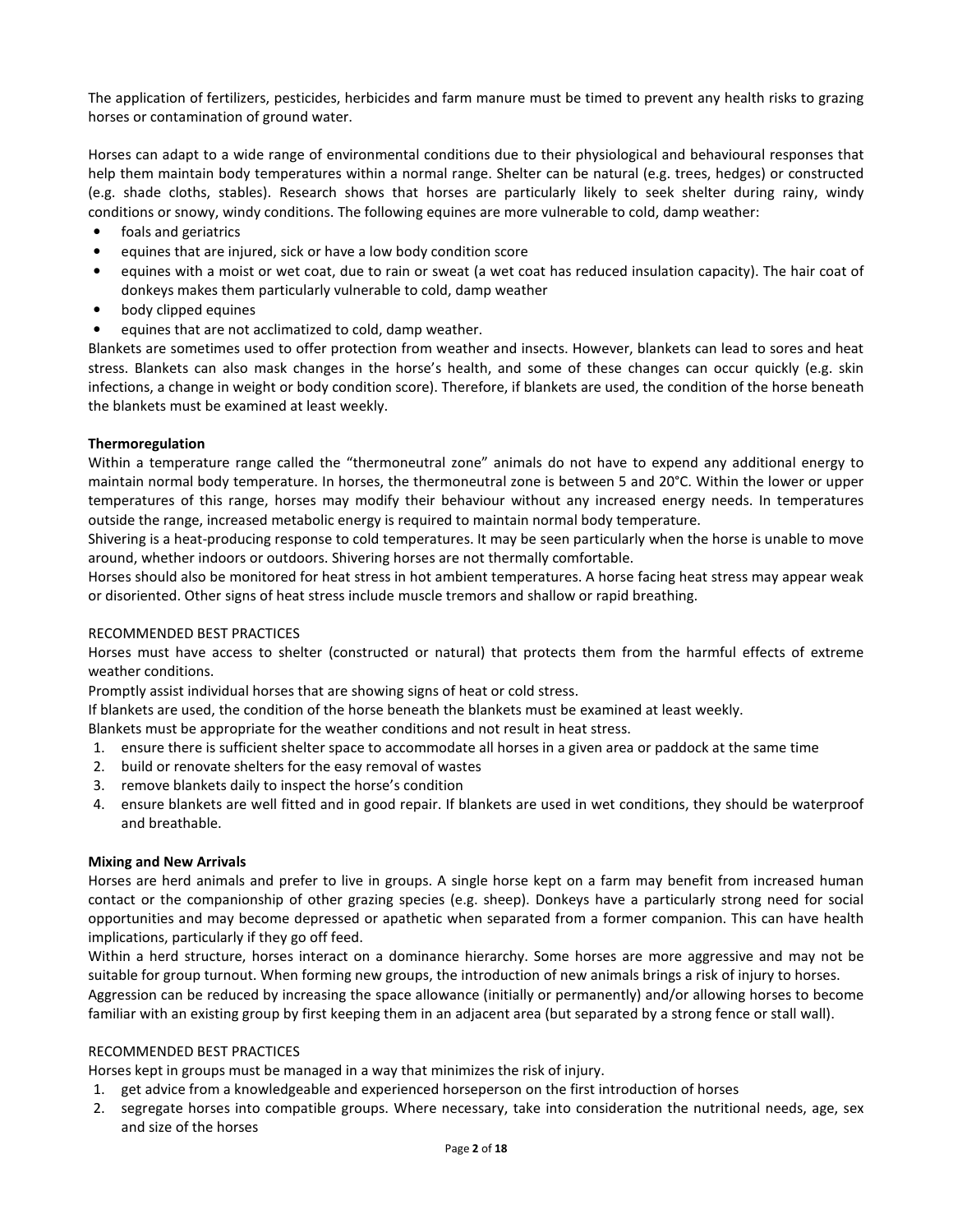- 3. ensure newly formed groups are monitored frequently and checked for injury
- 4. separate animals that prove to be incompatible.

### **Fences and Gates**

Several types of fencing materials are suitable for horses, including wood, metal pipe, mesh and electric. Page wire, barbed wire and narrow gauge high tensile steel wire are used in large grazing settings but should be avoided in closelyconfined paddocks. These types of fencing can cause severe injury to horses, especially if in poor repair.

Unless horses are effectively contained through strong, well-maintained fencing and gates they may leave the property, which brings a significant risk of injury to that horse (e.g. road accidents) and the safety of other horses and humans. The strength and height of fencing is particularly important for stallion enclosures.

### RECOMMENDED BEST PRACTICES

Fences must be constructed and maintained to minimize the risk of injury and must be strong enough to contain horses. Refer to municipal fencing by-laws, if applicable.

Electric fences must be installed according to the manufacturer's specifications. All power units for electric fences must be designed to prevent short circuits and/or stray voltage.

Temporary electric fences used for strip grazing or pasture rotation are not an acceptable permanent perimeter fence for horses.

- 1. introduce horses to unfamiliar fenced areas during daylight hours to reduce the risk of injury
- 2. mark smooth wire and other hard-to-see fencing in such a way that it is more visible to horses (e.g. tie flags to the fencing)
- 3. supervise horses when they are first introduced to electric fencing (and avoid mixing new horses at the same time as the group is first introduced to electric fencing)
- 4. ensure gates used by horses are at least 1.22m (4ft) wide.

#### **Indoor Space Allowance**

An appropriate space allowance, in m<sup>2</sup>, is 2 to 2.5 times the height of the horse (at the withers) squared. This space allowance allows for the normal movements of the horse, including lying down.

Sample calculation based on the above formula for a horse that measures 15 hands at the withers: (Step 1) 15 x 4in = 60in, which converts to approx. 1.5m; (Step 2) 1.5m x 2 = 3m; (Step 3) 3 x 3 = 9m<sup>2</sup>.

#### RECOMMENDED BEST PRACTICES

For indoor facilities: each horse must have enough space to lie down in a normal resting posture, stand with the head fully raised, walk forward and turn around with ease. For tie stalls, each horse must have enough space to lie down in a normal resting posture, stand with the head fully raised and step forward in comfort.

For group housing, there must also be sufficient space for subordinate horses to escape aggression.

- 1. ensure ceiling or support beam height allows a minimum clearance space of 61cm (2ft) above horse head height when standing (ideally, the clearance space should exceed 1m [3.3ft]). Ceiling height is important for horse comfort, safety and ventilation.
- 2. ensure alleyways in indoor systems are wide enough to allow a horse to turn around comfortably (3m [9.8ft] is a suggested minimum width)
- 3. ensure doorways used by horses are wide enough to allow easy passage (e.g. 1.22m [4ft] wide). Doorways that may need to accommodate two horses at once should be twice this width. The use of doorways built for human passage is not ideal for horses and is discouraged
- 4. ensure entrances used by horses are at least 30.5cm (1ft) above head height when the horse is in a normal standing posture.

#### **Indoor Lighting**

Lighting in indoor facilities should provide uniform illumination and permit effective observation of horses. Lighting is important for normal reproduction, seasonal endocrine rhythms and seasonal adaptation (e.g. hair coat).

#### RECOMMENDED BEST PRACTICES

For horses kept indoors without natural light, artificial lighting must be provided during the day. Keeping horses in continuous darkness is not acceptable.

1. ensure light fixtures are safe and not accessible to horses (e.g. avoid the use of exposed light bulbs)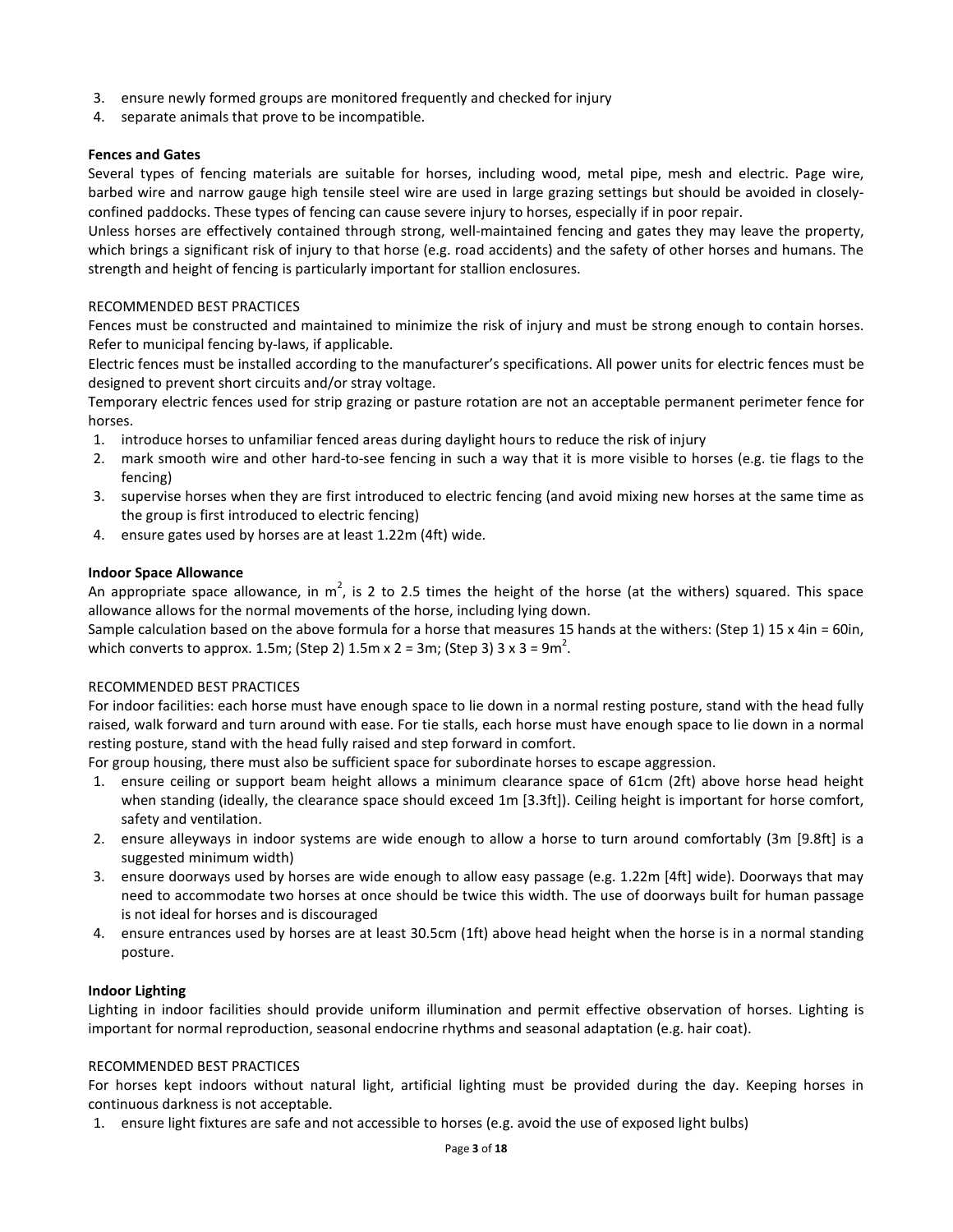2. provide horses, and especially foals, with a period of darkness (to encourage sleeping).

# **Indoor Flooring**

The ground or flooring in stalls and alleyways should be well-drained and must provide non-slip surfaces to reduce the risk of horses slipping or falling. Examples of non-slip surfaces include sand, dirt (but not mud), rough cut planked floors, rubber mats, and stamped or grooved concrete. For shod horses, the addition of rubber mats or epoxy flooring to concrete helps avoid slipping. Ideally, stall flooring will be reasonably level but designed to move excess moisture away from horses. Soft ground surfaces (e.g. sand, earth) should be routinely maintained by leveling out any holes..

# RECOMMENDED BEST PRACTICES

Provide non-slip surfaces in stalls and alleyways to reduce the risk of horses slipping or falling. Ensure flooring is maintained as dry as possible and free from standing water or urine.

### **Indoor Bedding**

Well-managed bedding provides comfort, warmth, dryness, traction and protection against abrasions. Examples of bedding include straw, shavings, shredded paper and peat moss. Each type of bedding has advantages and disadvantages. Horses prefer to lie down in bedded areas in the stalls; therefore, providing ample clean bedding also helps ensure horses get enough rest, which is important for their well-being and performance.

### RECOMMENDED BEST PRACTICES

Ensure stalls are kept clean. Horses must be provided with a dry lying area. The area must also be of a design or texture that will not bruise, cut or otherwise injure the horse. Concrete or hard rubber mats without bedding are not acceptable surfaces.

Bedding must be non-toxic.

- 1. ensure stalls have a depth of bedding sufficient to absorb urine and encourage the horses to lie down
- 2. remove wet and soiled bedding at least once a day. For deep bedded systems, add clean, dry bedding daily
- 3. provide disposable bedding on top of stall mats to help absorb urine and provide extra cushioning
- 4. use bedding that is as dust free as possible
- 5. where possible, remove horses from the building when cleaning stalls and allow airborne particles to settle before letting horses re-enter the stalls.

#### **Indoor Air Quality and Humidity**

Respiratory problems can be created or made worse by poor bedding practices and poor indoor air quality. The concentration of ammonia and airborne particles, such as dust and mould, are of particular concern (3). The concentration of fungal spores, the main component of dust in stables, is determined by the rate of release from feed and bedding and the rate of clearance, mainly by ventilation. Keeping facilities and bedding clean helps maintain good indoor air quality.

Excessive ammonia concentrations can pose a health threat to humans and animals. The concentration of ammonia should ideally be less than 10ppm and must not exceed 25ppm. When a human observer can detect ammonia (by smell or eye irritation) it is likely to be at a concentration of 20ppm or higher. There are also several tools for measuring ammonia concentration, including litmus paper, detection tubes and electronic devices.

A good ventilation system will remove stale air, maintain ideal ambient temperature, bring in fresh air (without causing drafts, especially at horse level) and remove excess heat and moisture (a factor in mould development). The horses' respiration can be a significant contributor to indoor moisture.

#### RECOMMENDED BEST PRACTICES

Air quality in barns must be maintained to prevent the build-up of noxious gases, dust and moisture.

Ventilation must effectively maintain good indoor air quality.

The concentration of ammonia in the air must not exceed 25ppm. Refer to the above information on options for assessing ammonia concentration.

- 1. strive to maintain good indoor air quality at all times
- 2. avoid exposing horses to drafts when housed indoors.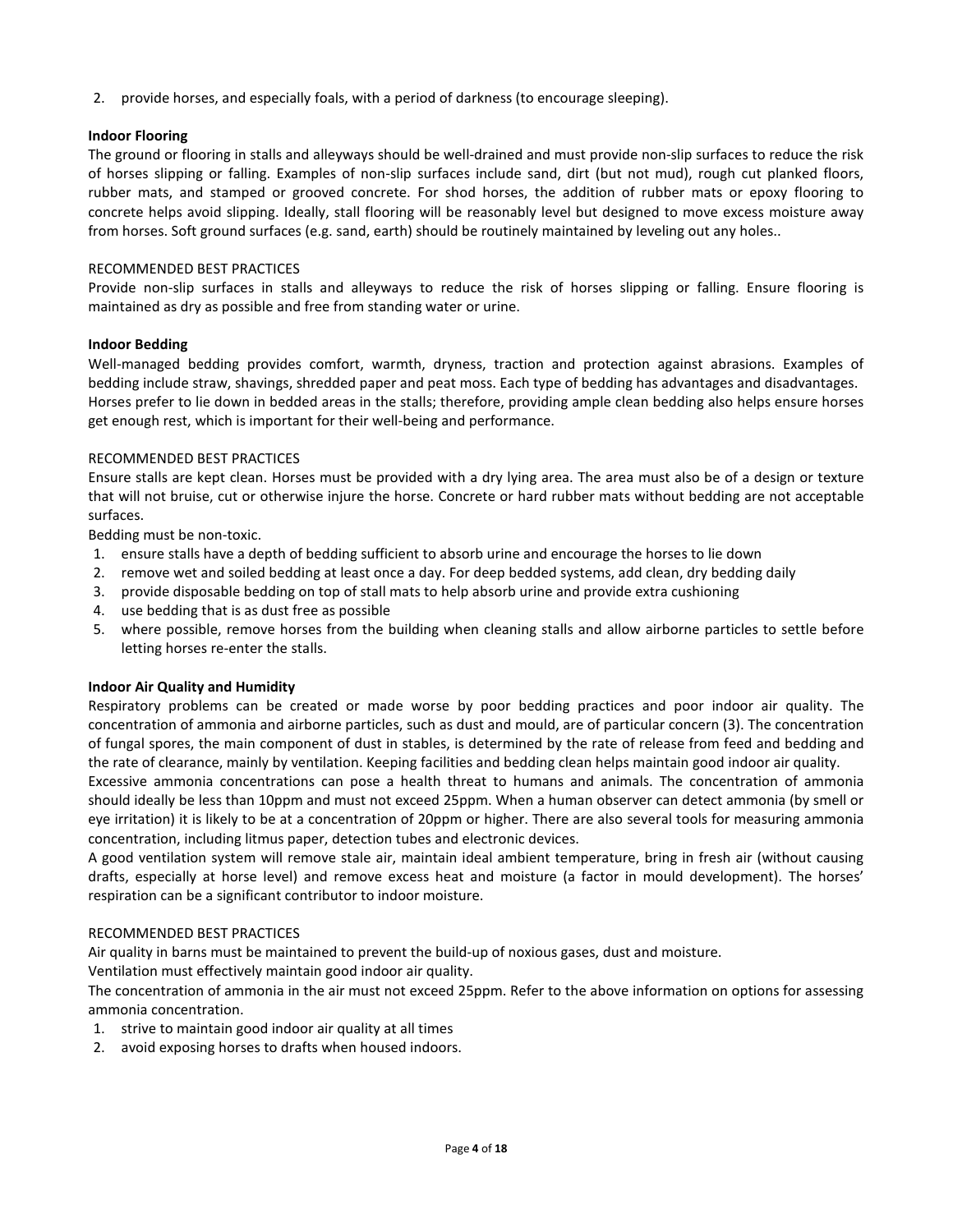# **Safety and Emergencies**

Emergencies can necessitate the need to urgently release horses from a housing facility (e.g. in the case of a barn fire) or urgent evacuation from the farm (e.g. due to a flood or forest fire). In the case of a fire, horses should be secured in a safe location as they may return to a barn that is on fire.

Toxic materials must be securely stored. Serious health consequences can arise if horses gain access to such materials.

# RECOMMENDED BEST PRACTICES

Develop an emergency action plan for emergencies that may occur in your area.

Toxic materials must be securely stored such that horses cannot gain access to them.

- 1. consult a local fire department for specific advice on fire prevention, particularly before renovating or building a new facility
- 2. ensure your emergency action plan includes evacuation procedures and emergency contacts. Appendix K provides references on how to develop a plan and local fire authorities can perform a site visit to review emergency preparedness.
- 3. ensure staff are familiar with your emergency action plan
- 4. have fire extinguishers (Class A,B,C) located at various points in any facility and ensure staff know of their location and proper use
- 5. do not store combustible materials near where horses are kept
- 6. check electrical equipment regularly for stray voltage and ensure wiring or electrical panels are not accessible to horses
- 7. use non-toxic paints or wood preservatives, especially on fences or stall doors
- 8. maintain a perimeter fence to prevent horses from leaving the property
- 9. ensure stalls and equipment that restrains horses have quick release mechanisms. A halter and lead rope should be available at each stall front to facilitate the rapid removal of horses
- 10. build or renovate facilities for the rapid removal of horses (e.g. a door leading to a secure, fenced runway where horses can be released rather than haltering each horse).

# **Feed and Water**

Horses, donkeys and mules require good quality feed. Good overall feed management includes providing feeds that are safe and that meet the nutritional and behavioural needs of horses, donkeys and mules. Good quality forage (hay or pasture) should form the bulk of the diet for equines. Section 4.5-Body Condition Scoring includes other information relevant to feeding equines.

# **Water**

Water is the single most important nutrient in the management of horses. Equines (in particular donkeys and mules) will limit their water intake to the point of dehydration if the quality (palatability) of drinking water is compromised. They may also limit their intake of water from a new source, such as when moved to a new location. It may be advisable to take a supply of water with you on trips.

Generally, the minimum daily amount of water required by horses at maintenance and in a moderate environment (i.e. 5°C-20°C) is 5L (1.32gal) of water for every 100kg (220lbs) of body weight. The amount of water the horse needs will go above this minimum with:

- increased humidity
- increased ambient temperature
- increase in the horse's metabolic activity level (in work, pregnant, lactating)
- the presence of some health conditions (e.g. diarrhea)
- a diet high in salt or potassium.

# **Snow as a Water Source**

There is limited research on snow as a sole water source for horses. Given the scientific research on the water needs of horses in general, snow alone will not meet their water requirements. Some research shows that limiting liquid water intake can lead to reduced feed intake, a particular concern in the winter months given the increased energy needs of horses in cold temperatures. Water requirements may even increase in cold temperatures because water intake increases as feed intake increases.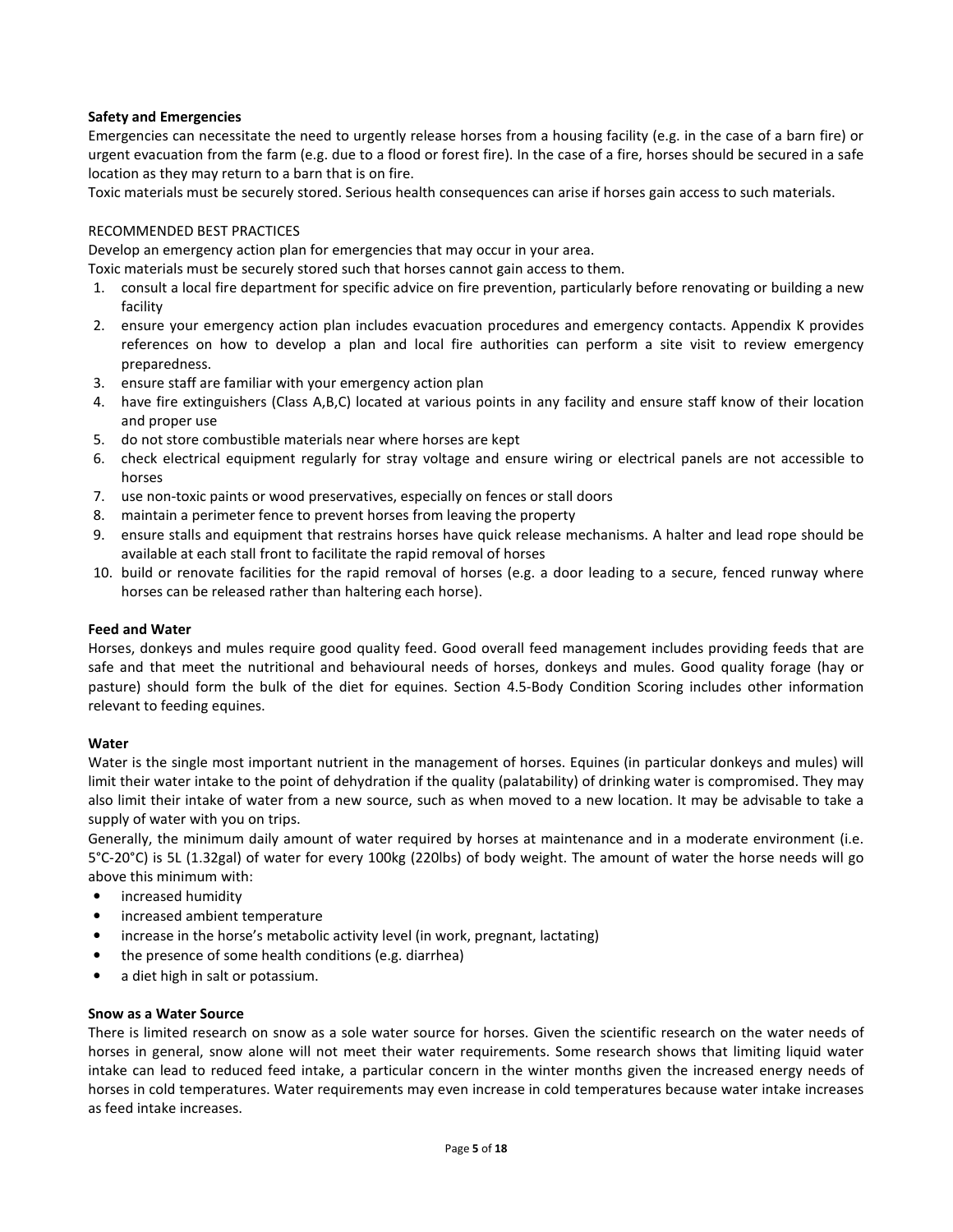# RECOMMENDED BEST PRACTICES

Horses must have access to safe, palatable and clean water in quantities to maintain health and vigour.

In extreme weather conditions (cold or hot), special attention must be paid to ensure water availability, access and intake. Water troughs, containers and any automatic watering devices must be cleaned regularly and maintained in working order with no sharp or abrasive edges.

- 1. construct and locate water troughs and buckets so they are protected from contamination and freezing
- 2. check automatic watering systems daily to ensure they are dispensing water properly
- 3. check for stray voltage from the water source (e.g. electric fence ground rods and defective heaters). Horses may refuse to drink if they receive even a slight electric shock when drinking
- 4. offer tepid water in cold temperatures to encourage intake, especially for geriatric horses (water can be heated up to 20°C to optimize intake in cold temperatures)
- 5. test water quality at least annually, unless it is from a previously tested water supply safe for human consumption.

# **Safety of Feedstuffs**

Before feeding hay, ensure it is free from dust, mould, soil, weeds and poisonous plants. Concentrates should be dust-free and not too finely ground. Some feeds that are appropriate for other farm animals are not appropriate for horses (e.g. medicated cattle feeds).

Feed must also be securely stored. This will help prevent contamination of the feed which can impact horse health. When horses gain unrestricted access to concentrates (e.g. pellets, grains such as oats and barley), they are likely to overeat, which can also cause serious health problems.

# RECOMMENDED BEST PRACTICES

Horses must have daily access to forage that is free from visible mould and has minimal dust.

Horses must only receive feedstuffs that are appropriate for the species.

Concentrates must be stored in a secure manner that prevents horses from overeating.

- 1. ensure the ration has been balanced for nutrient content and that all feed components used in the ration are of good quality and free from spoilage
- 2. read labels on all feeds
- 3. clean buckets and troughs regularly
- 4. store concentrates in sealed, rodent-proof containers
- 5. remove baling twine and any other debris from the feeding area.

# **Feeding Behaviour**

Horses are strongly motivated to forage (eating hay, grazing pasture) based on their inherent nature. When given the opportunity, they exhibit approximately the same feeding patterns observed in free-ranging horses: eating an average of 12 hours per day and never voluntarily fasting for more than 3-4 hours.

Horses without available pasture or free-choice forage (e.g. round bales) should be fed at least twice daily. If feeding concentrates, a good practice is to feed forage first. Feeding forage increases the amount of time horses spend eating and results in slower digestion. Allowing large spans of time between meals (and thus with the horse's stomach essentially empty) appears to be linked to gastric ulcers and has sometimes been associated with increased frequency of stereotypic behaviour, such as cribbing.

# RECOMMENDED BEST PRACTICES

- 1. employ feeding strategies that allow horses to forage (e.g. grazing pasture, eating hay in a dry lot) or that allow horses to mimic their natural feeding behaviour (e.g. slow-feeding hay nets, trickle feeders)
- 2. maximize the time that horses have access to forage. Depending on dietary needs, this may be achieved by freechoice feeding of forage, feeding forage multiple times per day or using slow-feeding devices
- 3. allow horses to feed in a head-down position, when possible. This results in natural dental wear and reduces the risk of respiratory conditions. The ground/flooring where horses are fed should be free from contaminants (e.g. sand and manure) or the feed should not be in direct contact with the ground.

# **Nutritional Content and Feed Management**

The amount of feed horses need is based on the horse's maintenance needs (i.e. to maintain at rest or idle) plus the horse's activity needs (growing, in work, pregnant, lactating). The average mature horse will consume 1.5-2% of its body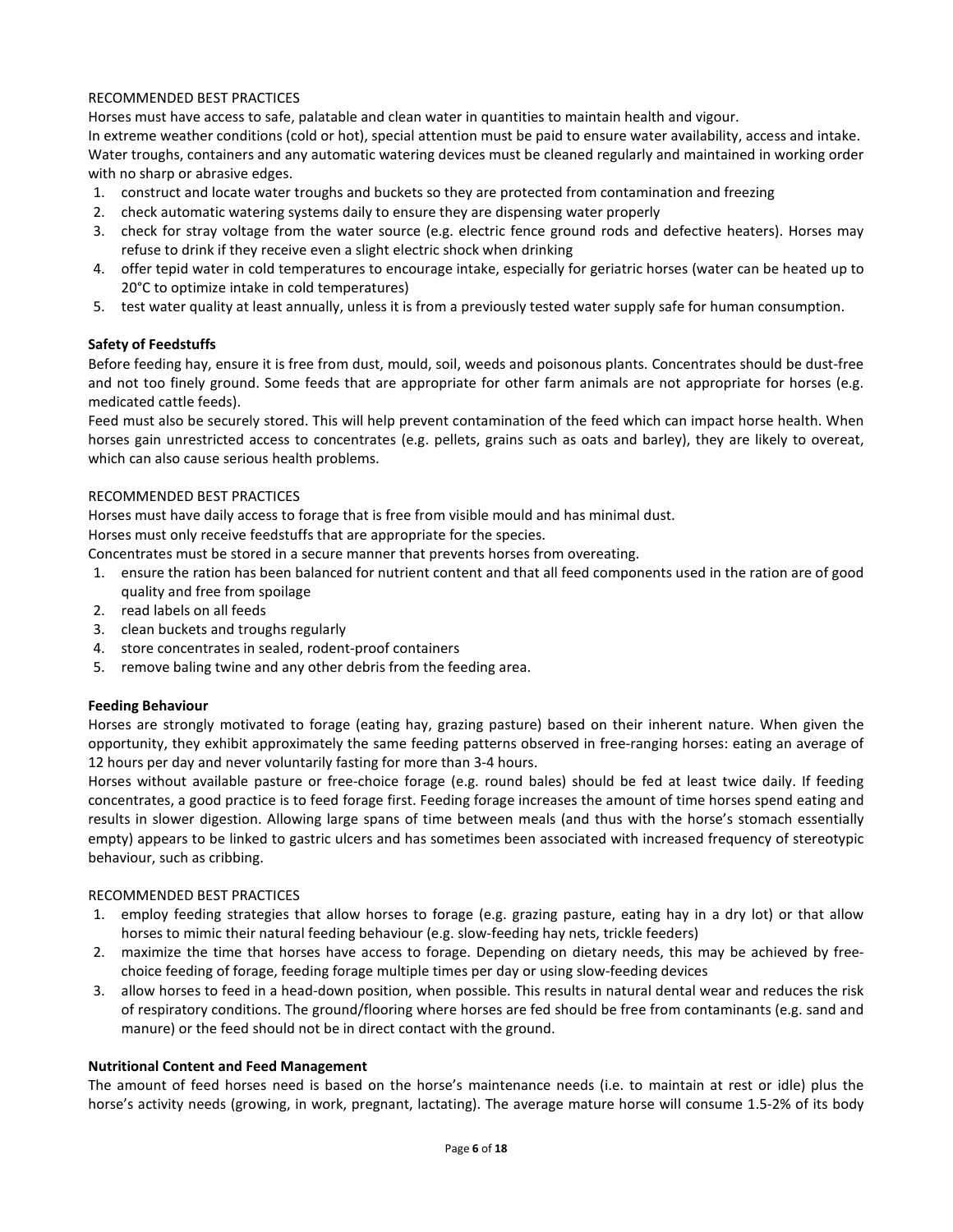weight in feed per day to meet its daily maintenance needs. As forage is important to maintain proper gut function, it is crucial that forage forms the majority of the ration.

The nutrient content of hay can vary. With forages of good nutritional content, little to no supplementation is needed. Donkeys, mules, miniature horses, ponies, and some breeds of horses are particularly prone to obesity. These equines may need special feed management (e.g. provide coarse grass types of hay and/or some straw).

Feeding haylage or silage can be suitable for horses provided these feedstuffs are of excellent quality; are free from toxins and ruminant-specific additives; and the horses are given time to adapt to this type of feed. Horses fed haylage or silage should be vaccinated against botulism poisoning.

Concentrates are fed at different rates based on the increased energy needs not met by the forage. The quantity of concentrates fed should be no more than that necessary to provide the required energy - many horses will not need concentrates to meet their energy needs. Feeding excessive concentrates can contribute to obesity, digestive upset and laminitis.

Minerals and vitamins may be deficient in some diets. It is advisable to consult a nutritionist or veterinarian familiar with the nutrient content of feeds grown in your region.

# Feed Space

Feed space varies depending on the size, number, and temperament of horses that will feed simultaneously from the same site (4). Generally, competition for feed can be reduced by providing horses in groups with multiple feeding sites (whether buckets or boxes) (4). Hay racks or feed troughs that provide 1m (3.3ft) of feeding space per animal are generally appropriate. An extra feeding point (i.e. one more than the number of horses) can help reduce aggression.

# RECOMMENDED BEST PRACTICES

Horses must receive a diet that is adequate for maintaining health and vigour.

The daily ration must address the horse's maintenance and activity needs and other factors relevant to individual horses and the environment.

Horses must have access to salt either provided in the ration or free access (a block or loose salt).

- 1. consult a nutritionist or veterinarian to develop a feed program and balanced ration
- 2. monitor the weight and body condition score of individual horses on a weekly basis and adjust the feed to maintain an optimum body condition score (refer to Section 4.5-Body Condition Scoring)
- 3. have feeds, including forage, analyzed to obtain accurate nutrient values
- 4. provide feed on a regular daily schedule, preferably divided into several meals
- 5. make any changes to the type or quantity of feed gradually over 7-10 days to avoid gastrointestinal upset
- 6. feed on the basis of the energy value and weight of the feed (not volume of feed).

# **Thermal Impacts on Dietary Energy Needs**

Horses exposed to ambient temperatures below 5°C need more feed (particularly forage) for maintenance. Most horses will increase their feed intake in cold temperatures achieving their increased energy needs; however, some may need to be fed a more energy-dense diet. Horses may voluntarily decrease feed intake as temperatures increase.

# RECOMMENDED BEST PRACTICES

- 1. increase the quantity of forage in the diet during cold temperatures
- 2. supply additional feeds (e.g. concentrates) for horses not maintaining their body condition on forage only during cold temperatures.

# **Horses in Work**

Work increases nutrient needs. Dietary energy (the caloric content) is the nutrient most affected by increased work. Other nutrient requirements also increase marginally; however, the increased protein, vitamin and mineral needs are often met with the extra energy source. The addition of more energy-dense feeds (e.g. concentrates) to the ration is usually necessary for horses in work. Added fat can be used to reduce reliance on large amounts of carbohydrates.

# RECOMMENDED BEST PRACTICES

Horses in work must receive a diet that is adequate for maintaining health and vigour.

- 1. divide the concentrate ration into at least two meals and avoid feeding more than 0.5-0.6kg (1.1-1.3lbs) of concentrate per 100kg (200lbs) of body weight in any single feeding
- 2. avoid feeding immediately prior to or after strenuous exercise
- 3. ensure sufficient salt is provided as horses lose salt in sweat during work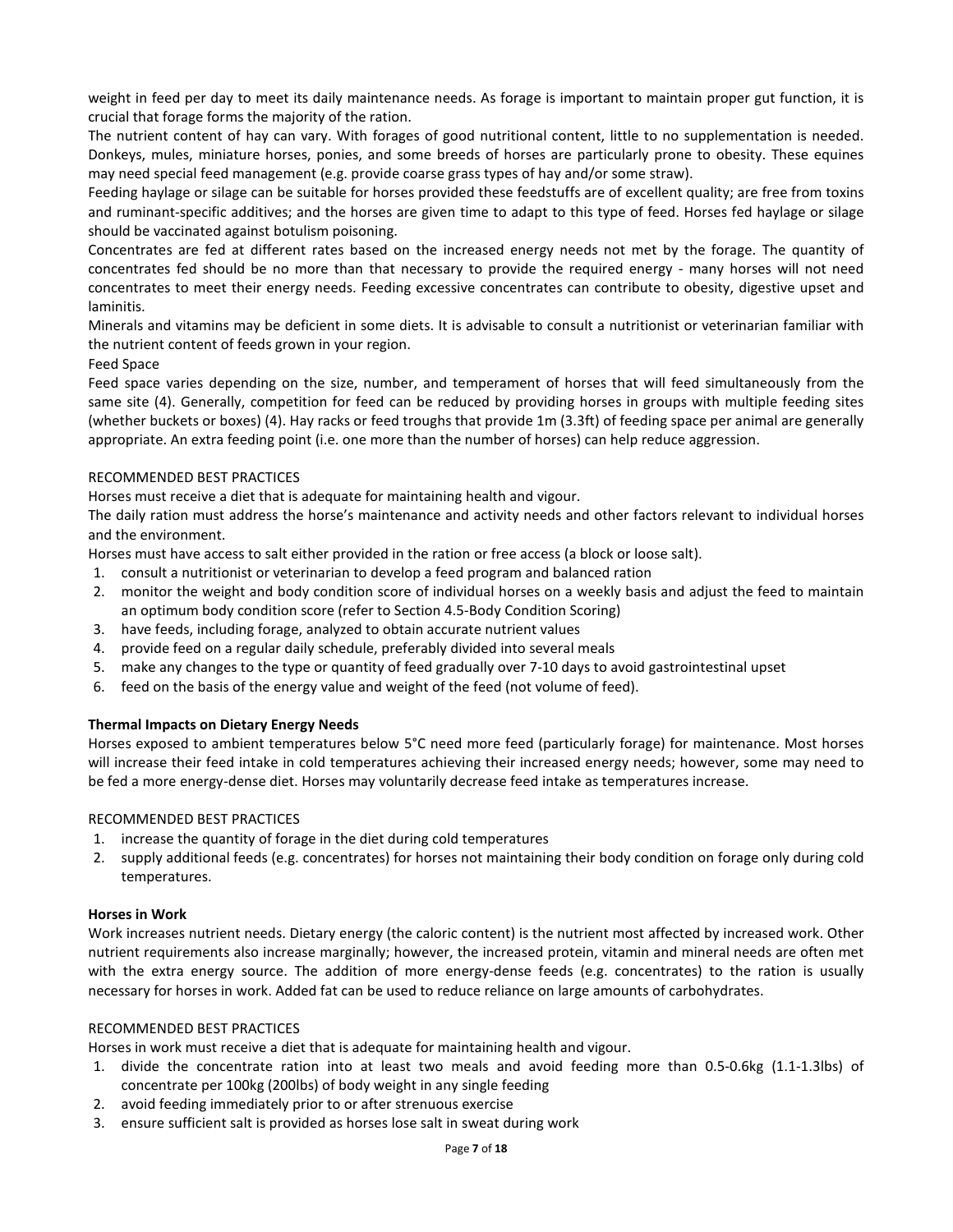4. ensure any increase in concentrate is done gradually over 7-10 days to prevent digestive upset.

# **Health Management Plans**

The health of horses, donkeys and mules is a key component of their welfare. Horses should be regularly assessed for health and fitness relative to any work or activity they perform. Owners and managers should maintain the health of their animals through appropriate nutrition and housing and disease prevention, detection, and treatment. Veterinarians should be involved in helping meet these animal health obligations. Depending on the circumstances, it may only be possible to seek veterinary advice via phone or other contact.

A Veterinarian-Client-Patient Relationship (VCPR) is the basis for interaction among veterinarians, their clients and their clients' animals. The exact definition for a VCPR varies between provinces, but generally the relationship has been established when the veterinarian has examined the animals or visited the farm (to gain a close knowledge of the health status and management of the animals); the veterinarian has assumed responsibility for making clinical judgments related to the health of the animals; and the client has indicated a willingness to follow the veterinarian's instructions.

# **Infectious Disease and Biosecurity**

Health management plans (which include biosecurity and vaccinations) reduce the risk of introduction or spread of infectious diseases. Biosecurity protocols are guidelines intended to prevent the introduction or spread of diseases within a farm or to other farms. Horses that are newly introduced or returning to the farm present the greatest risk of infectious disease. Biosecurity protocols should be in writing, especially on farms with a large number of horses.

For some diseases, a horse can be a carrier of the disease without showing signs. These carrier animals can play a significant role in disease transmission. Infectious diseases can also be transmitted by people (e.g. via clothing or footwear); other animals (e.g. dogs and wildlife); and objects not adequately cleaned and disinfected (e.g. tack, grooming equipment, halters, water buckets and trailers). Appendix K provides several resources to assist with biosecurity planning.

### **Medications**

Medications, especially prescription medications, should not be administered unless under the advice of a veterinarian. Some medications or remedies may be ineffective or even unsafe. These include: natural and herbal remedies; supplements, medications that are unlabeled, untested or unregulated; and medications used in a way that differs from the originally intended and licensed use (i.e. extra-label). Regulated sources of medication include a veterinarian, pharmacy, veterinary pharmacy, and licensed animal medicines outlet. Before administering any medication or remedy, read the label carefully and discuss its safety and proper use with a veterinarian. It is also important to store medications correctly - this can affect their efficacy and safety.

# RECOMMENDED BEST PRACTICES

Horses must be observed as often as required to maintain their health and well-being.

Purchase medications and veterinary pharmaceuticals from regulated, reputable sources. Refer to provincial and federal regulations.

Records or receipts of treatments provided must be available.

- 1. work with a veterinarian and other experts to develop a written health management plan and review the plan in advance of making major changes to the farm
- 2. include the following in your health management plan:
	- protocols for biosecurity
	- protocols for the prevention, detection and treatment of disease
	- protocols for pest and insect control
	- vaccination and deworming schedules
	- staff training
	- veterinary contact information for emergencies
- 3. use veterinary products that are approved by Health Canada and have a valid Drug Identification Number
- 4. ensure treatment records include a record of the animal(s) treated, date, reason for treatment, dosage, withdrawal time, if applicable, and any adverse reactions
- 5. schedule regular preventive care veterinary visits to minimize emergencies
- 6. outline criteria for when to call a veterinarian
- 7. obtain veterinary advice on appropriate treatment for diseases
- 8. ensure a competent handler is present during a veterinary visit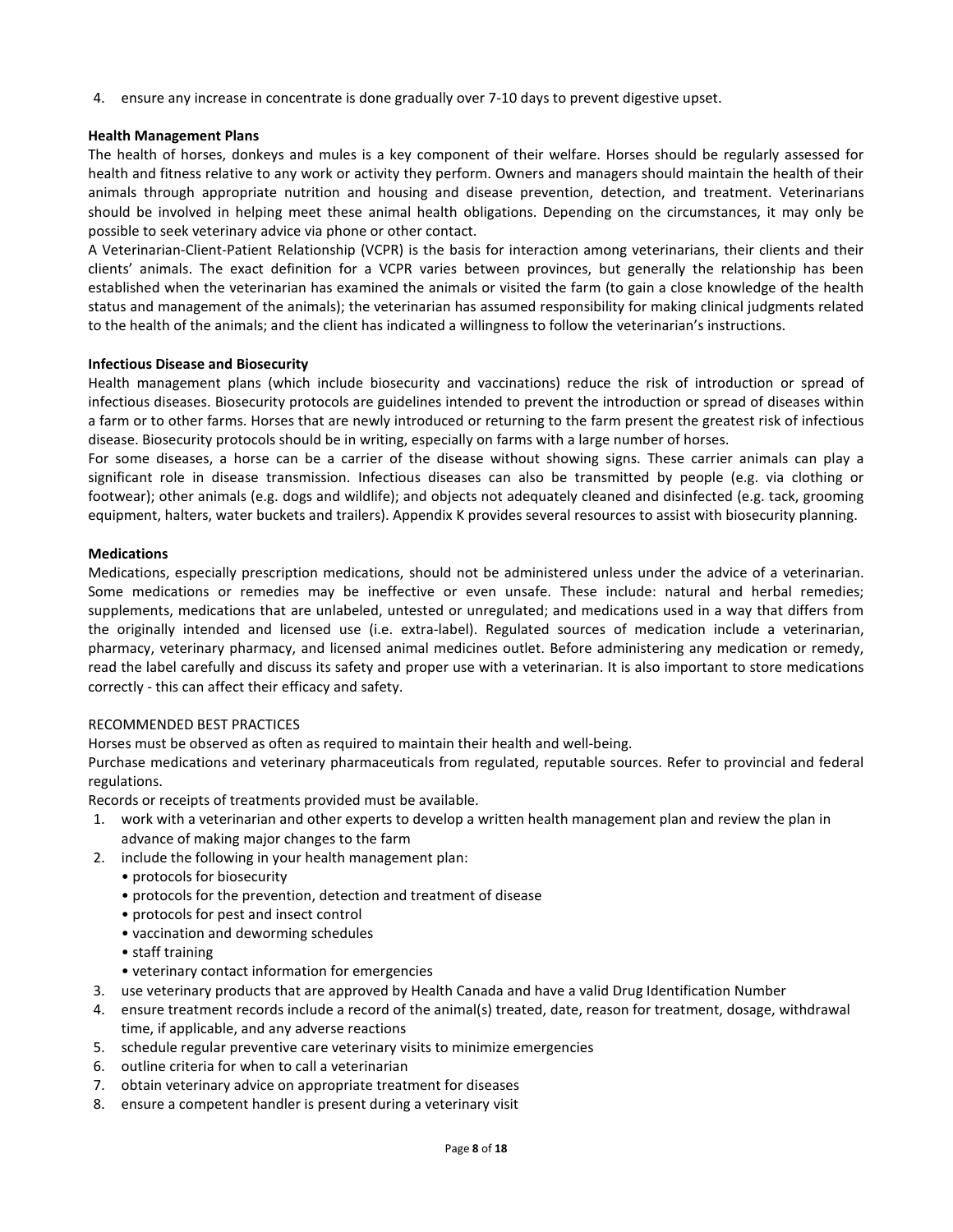- 9. inspect stabled or group housed horses at least twice a day for health and well-being; observe horses on open range or pasture on a routine basis
- 10. assess the horse's health and fitness for work/competition on a routine basis. Appendix K provides a resource on assessing fitness for competition
- 11. segregate new arrivals from resident horses for at least seven days and monitor their health status.

### **Pest and Insect Control**

Controlling pests and flying insects is an important component of an overall health management plan. Pests and insects can transmit diseases and cause discomfort.

### RECOMMENDED BEST PRACTICES

- 1. implement procedures to monitor and control pests. The ideal program prevents the entry of wildlife and pests where horses are housed and eliminates sites on the farm that provide shelter and food for pests
- 2. protect horses from excessive insect burden (e.g. stable horses at sunrise and sunset, the peak insect feeding hours; apply repellant products to the horse; use a fly sheet)
- 3. implement protocols to reduce insect breeding sites (e.g. remove or cover manure piles, mosquito control in water troughs and standing water).

#### **Vaccinations**

Vaccinations offer horses protection from some infectious diseases, but do not completely eliminate disease risk. Good overall management directed at infection control remains important even for vaccinated horses. Vaccination guidelines vary by region and should take into account the risk for exposure. While there are costs associated with vaccines, those costs are generally much lower than the costs associated with an infectious disease.

#### RECOMMENDED BEST PRACTICES

- 1. consult a veterinarian to develop a vaccination program, including correct on-farm storage and administration of the vaccines
- 2. ensure broodmares receive regionally appropriate vaccines
- 3. ensure foals are properly immunized with primary and booster vaccines as this affects their response to vaccines later in life
- 4. keep a record of the vaccinations that were administered (i.e. a record identifying the animal(s) vaccinated, date and any adverse reactions)
- 5. know the vaccination status of new arrivals and ensure they are properly vaccinated.

#### **Parasite Management**

While this section focuses on internal parasites, external parasites (e.g. lice and ticks) also affect horses. A veterinarian should be consulted for advice on controlling external parasites.

Control of internal parasites is key to maintaining feed efficiency and horse health. Signs of severe parasitism include poor body condition, rough hair coat (especially in foals), weight loss, mild to moderate abdominal distension ("pot-bellied" appearance), colic, diarrhea and stunted growth. Foals and geriatric horses are particularly susceptible to internal parasites as are horses with lowered immunity.

Research shows that parasite resistance to several dewormers may be related to the traditional approach of deworming all horses every 6-12 weeks with rotating products. A more effective alternative may be targeted treatments based on the worm burden specific to individual horses and farms combined with effective pasture management (3). Fecal examination for parasite eggs is an important component of a parasite control program but results must be interpreted based on a thorough understanding of parasite life cycles. For example, immature (larval) stages of worms can cause disease before egg shedding is detected.

Parasite control programs will vary but may include the following:

- fecal examinations (to identify worm burden and estimate levels of shedding of strongyle eggs of individual horses)
- regular deworming of all horses or targeted treatments of horses known to have a high parasite burden
- fecal egg count reduction tests (to assess the efficacy of individual drugs used)
- good pasture management (e.g. prompt manure removal, composting to kill parasite eggs, pasture rotation).

#### RECOMMENDED BEST PRACTICES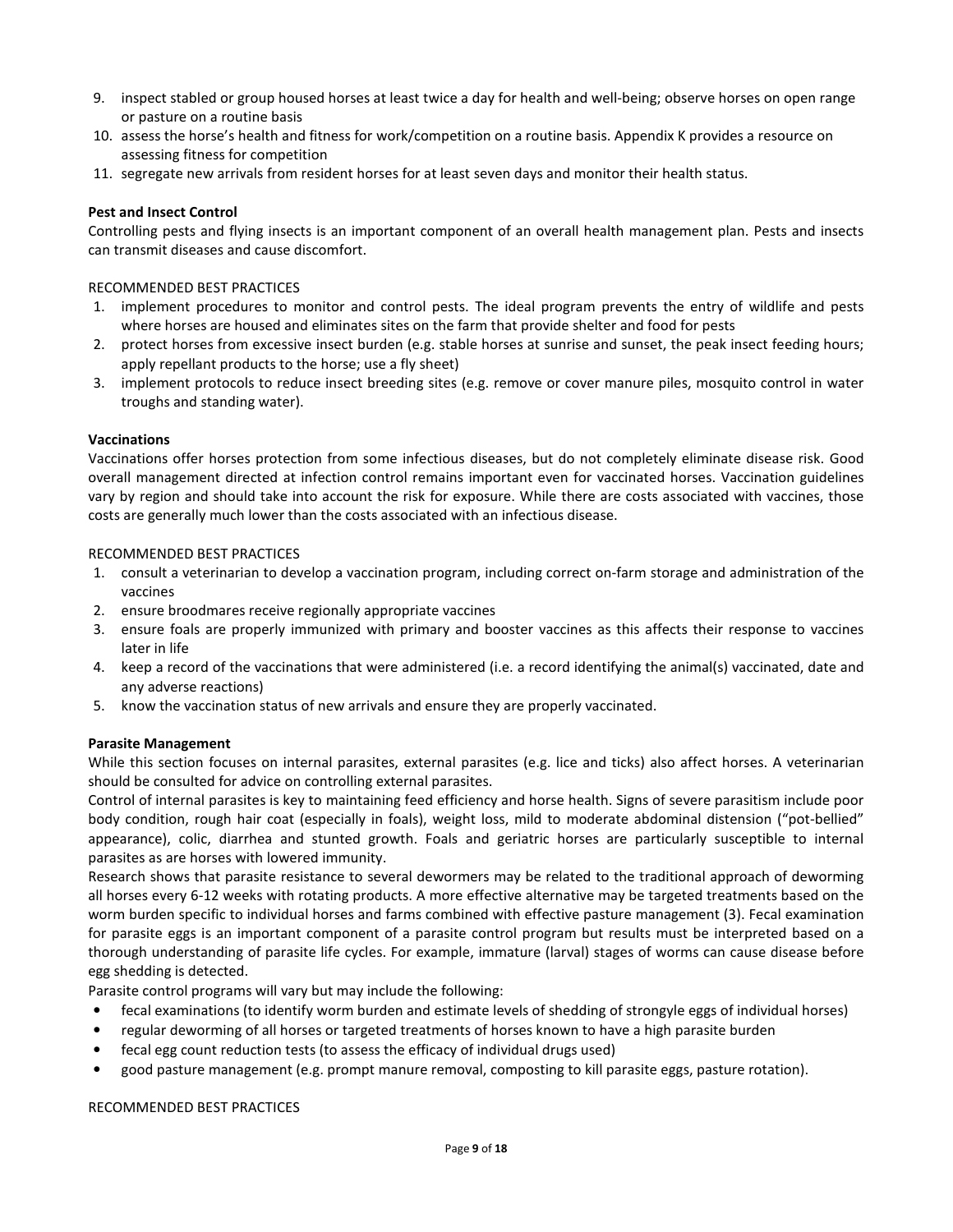A parasite control program to prevent parasite related disease must be in place. This Requirement applies to internal and external parasites.

- 1. consult a veterinarian to develop a control program for internal parasites. The plan should take into consideration risk factors such as the age of the horse; stocking density; the presence of drug-resistant parasites; seasonal and geographical factors; and additional management practices such as pasture hygiene
- 2. consult a veterinarian to develop a control program for external parasites
- 3. ensure records of parasite treatments include a record identifying the animal(s) treated, date, dosage and any adverse reactions.

# **Sick, Injured or Compromised Horses**

The list of topics covered here is not exhaustive but provides information on topics that are particularly relevant to horses. It is essential that those responsible for horse care be able to recognize normal behaviour, signs of sickness or injury and have basic knowledge of first aid for horses. It is important to frequently check horses carefully in order to identify problems that may not be apparent from a distance. These inspections can be done during feeding or other chores. The most common signs of illness include:

- change in the horse's behaviour (e.g. lethargic, depressed, anxious)
- reduced feed intake
- change in water intake
- change in consistency of manure
- unexplained change in weight (loss or gain)
- signs of pain or discomfort (e.g. reluctance to move, increased rate of respiration and sweating)
- signs of colic
- lameness
- swelling
- discharge from the eyes, ears or nose
- coughing or difficulty breathing
- fever

Compared to horses, donkeys and mules are stoic animals and are less likely to show behavioural signs indicative of illness. In donkeys and mules, a reduced or loss of appetite is a significant concern.

Take action immediately if any horse is injured or appears ill or distressed. If you are in doubt about the horse's health or the most effective treatment, consult a veterinarian without delay.

# RECOMMENDED BEST PRACTICES

Equines that are sick, injured or in pain must receive appropriate treatment without delay or be euthanized without delay. For sick, injured or compromised horses that are not showing improvement, horse owners or caregivers must, without delay, obtain veterinary advice on appropriate care and treatment or make arrangements for euthanasia.

Records or receipts for treatments provided must be available.

Appropriate authorities must be advised of suspected or confirmed cases of federally reportable disease, such as Equine Infectious Anemia. Refer to the Canadian Food Inspection Agency

- 1. learn how to take a horse's vital signs.
- 2. consult a veterinarian when vital signs are abnormal for an unknown reason or when a horse shows signs of illness
- 3. post veterinary contact information, including after-hours contact, where staff will easily see the information
- 4. know in advance the route to the nearest veterinary hospital and have a plan in place for transport
- 5. keep a first-aid kit on farm and in the transport vehicle. Ensure staff know its location and how to use it
- 6. consult an experienced horseperson or other expert for advice on safe restraint when treating a horse and provide an appropriate means of restraint when a veterinarian attends the horse
- 7. have sheltered, segregated and well-bedded sick pens/stalls for horses that are sick, injured or recovering
- 8. have isolation facilities available on the farm
- 9. monitor sick, injured and/or recovering horses at least twice daily
- 10. ensure treatment records include a record of the animal(s) treated, date, reason for treatment, dosage, withdrawal time, if applicable, and any adverse reactions
- 11. assign responsibility for health management decisions to a competent individual if you will be away from the farm for an extended period.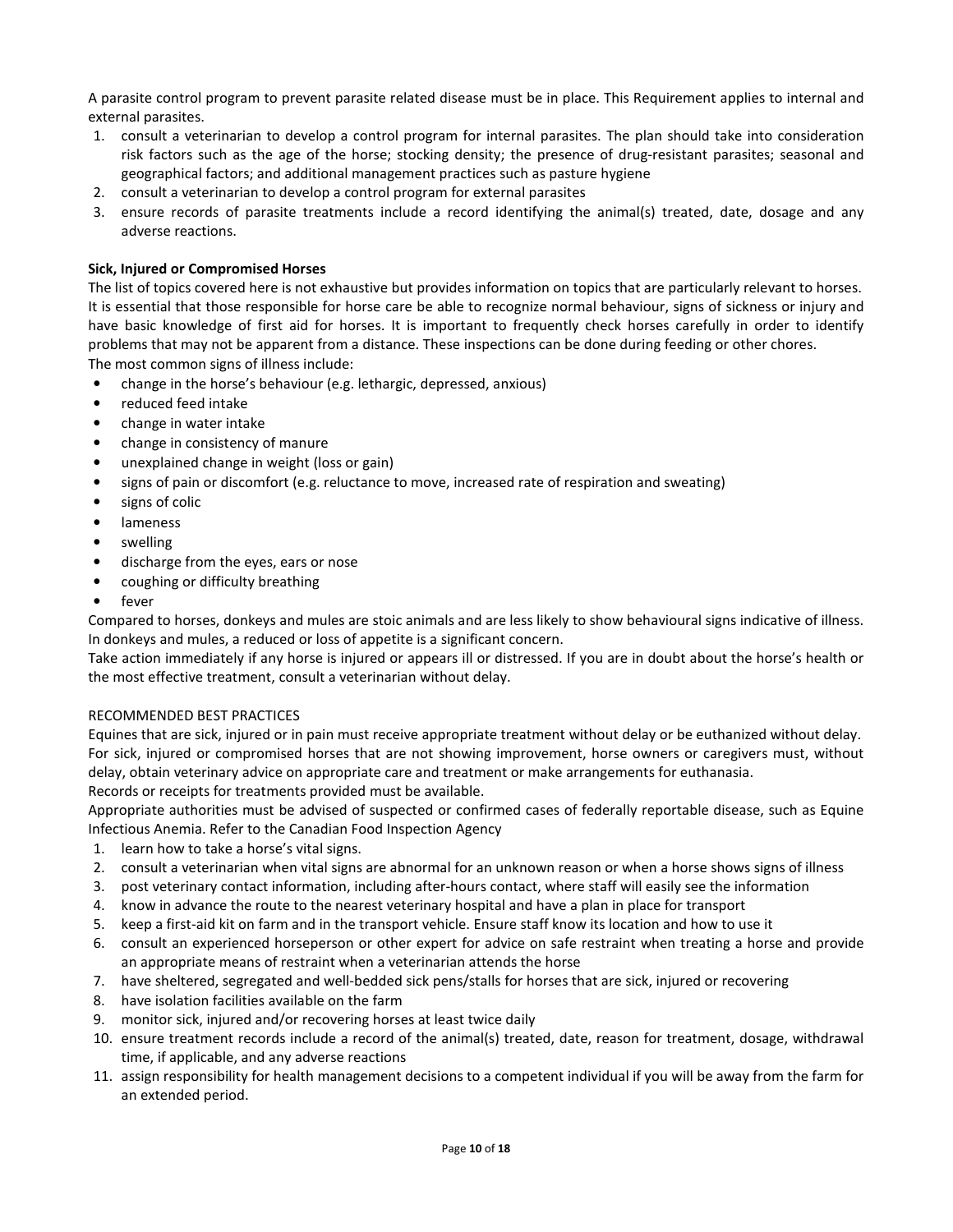# **Dental Care**

Most dental conditions are painful and lead to other welfare issues, such as weight loss. Horses should have their teeth examined at least annually and receive appropriate dental care as needed (e.g. teeth floating). Young and old horses, as well as those with dental problems, may need to be examined more frequently. Proper dental care helps horses eat better, perform better and be healthier.

Signs of dental problems include:

- unexplained weight loss
- quidding (dropping feed while chewing)
- reluctant or slow to eat
- unusual tilting of the head while chewing
- unusually high amounts of long fibres in the manure
- resistance to the bit or bridle due to pain
- swelling in the cheeks or the upper or lower jaw
- excessive salivation (drooling or slobbering)
- unpleasant odour from the mouth or nostrils.

# RECOMMENDED BEST PRACTICES

Horses showing signs of dental problems must be examined and treated.

Dental care procedures must only be performed by a veterinarian or competent individual working under direct veterinary supervision. Refer to provincial regulations.

- 1. have a dental examination done at least annually or as frequently as may be needed for individual horses. In particular, broodmares, foals, geriatrics and horses entering training should be examined for dental abnormalities
- 2. observe horses regularly for signs of dental problems.

### **Lameness**

Lameness is a significant welfare concern. For the purpose of this Code, it is defined as any alteration in the horse's gait that appears to be caused by pain or discomfort. Lameness can manifest as a change in performance or willingness to move, head nodding or hip hiking. Gait can be evaluated from a walk, moving in a straight line and turning in both directions; a trot may be necessary if the lameness is less severe.

Identifying the source of the lameness is essential to proper treatment. Prompt examination and diagnosis improves the welfare of the horse and can save time and money and prevent further damage.

There are various forms of treatment for lameness, including rest, medication, surgical procedures, corrective trimming and shoeing, rehabilitation exercises and pain management. Pin firing is not recommended for treating lameness - the procedure itself causes pain and there is very little scientific evidence that shows that pin firing is beneficial.

# RECOMMENDED BEST PRACTICES

Lameness must be addressed either through specific therapies or changes in management or workload.

- 1. reduce the risk of lameness by:
	- considering the horse's physical condition and soundness when determining the type and amount of work the horse will be asked to do
	- ensuring immature horses are not worked or trained excessively
	- providing horses with adequate rest periods between work sessions
	- ensuring good footing in exercise and turnout areas
	- ensuring regular hoof care
	- allowing low-grade injuries to heal by giving horses appropriate lay-ups (longer rest periods)
- 2. obtain a veterinary diagnosis of the cause of lameness and veterinary advice on appropriate treatment.

# **Laminitis (Founder)**

Laminitis is a serious condition that causes inflammation in the foot that may result in severe pain, abnormal foot growth and lameness. If untreated or if treatment is unsuccessful, laminitis can lead to permanent structural changes in the foot, gait abnormalities and continual or recurrent bouts of foot pain. The pain from laminitis can become severe enough to necessitate euthanasia on humane grounds.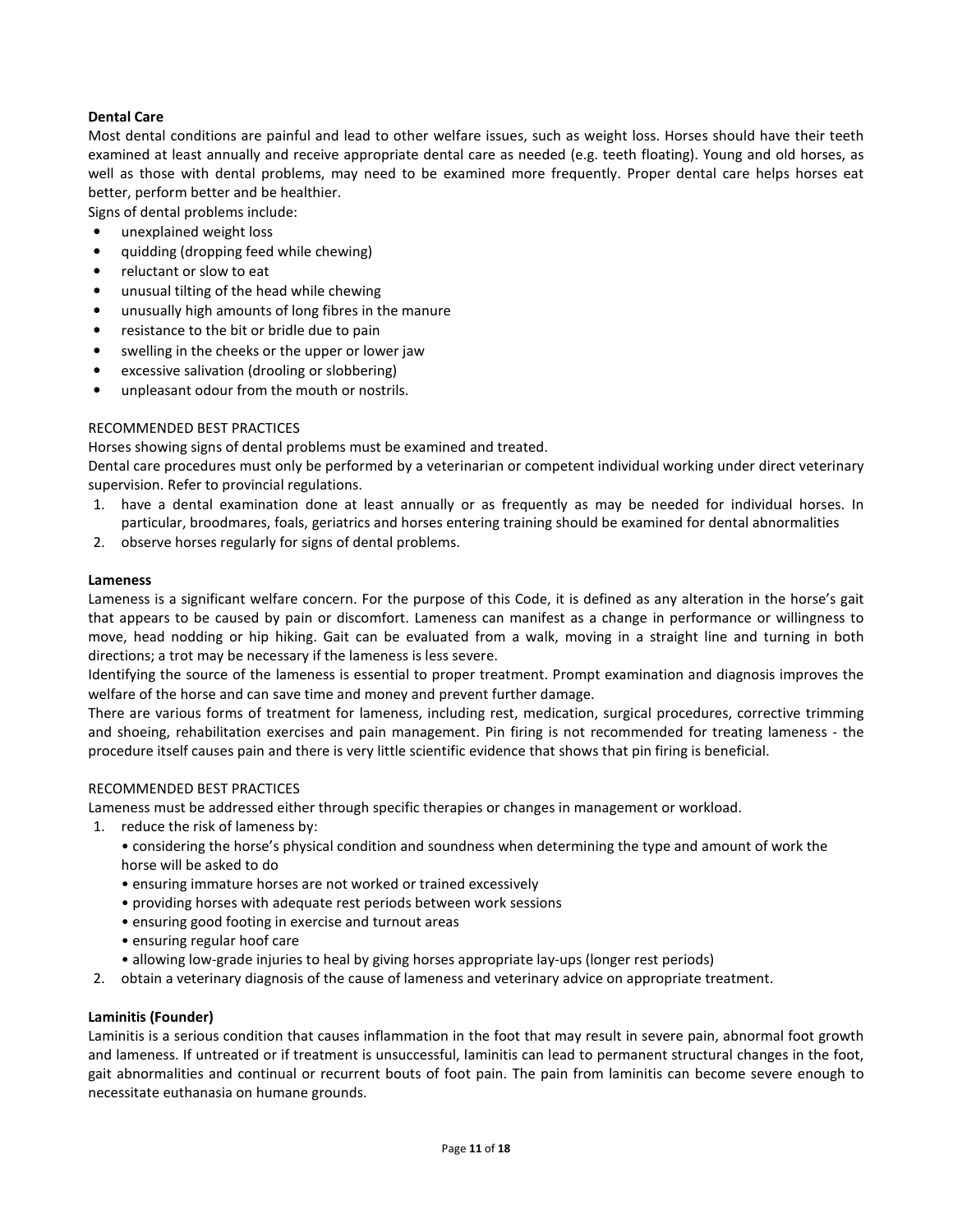Known or suspected causes of laminitis include grain overload, obesity, severe infections (such as severe diarrhea), Equine Metabolic Syndrome, "Equine Cushings" (PPID, see glossary) and excessive concussion of the hooves. Diet plays a key role in triggering laminitis, particularly the consumption of pasture or feeds high in simple sugars, starches and fructans. Signs of acute laminitis include:

- lameness (including a cautious, stilted gait)
- increased heat in the feet and/or a bounding pulse in the feet (felt at the pastern or fetlock)
- shifting weight to the hind end and front feet stretched out
- reluctance to pick up the feet.

# RECOMMENDED BEST PRACTICES

Horses with laminitis must receive appropriate lifelong management and treatment, which may include medications, dietary management and hoof care.

1. reduce the risk of laminitis through the following strategies:

• do not let horses get too fat - ensure they are at an ideal body condition score and are not overfed relative to their energy needs (3) (refer to Section 4.5-Body Condition Scoring)

- ensure any changes to the diet are gradual
- restrict at-risk horses from grazing on lush pasture (i.e. plentiful, bright green grass) (3)
- store grains securely such that horses cannot gain access. In the case where a horse gains unrestricted access to grain, call a veterinarian immediately - do not wait for signs of laminitis to appear
- 2. consult a veterinarian to determine special care that may be needed for a horse that has had laminitis. Horses that have had laminitis are at increased risk of developing the disease again and the condition can become chronic
- 3. ensure communication between the veterinarian and farrier to determine whether corrective trimming or therapeutic shoeing may be needed.

### **Body Condition Scoring**

Body condition scoring (BCS) is a tool for determining if an animal is too thin, too fat or in ideal condition. In order to be done correctly, BCS involves both a physical palpation and visual assessment of specific anatomical sites that are most responsive to a change in body fat.

Appendix D provides the 1-9 scale for body condition scoring horses and ponies. Appendix E provides the 1-5 scale for body condition scoring donkeys and mules. For the purpose of this Code, all body condition scores refer to the scales shown in either Appendix D or E.

Be aware of the following when evaluating BCS:

- as horses increase BCS, they appear thicker and more solid; as donkeys and mules increase BCS, they get lumps of fat under the skin
- Thoroughbred conformation naturally has more prominent withers and back; the conformation of ponies and draft breeds is naturally more fleshy
- the flank and tail head area may be less reliable sites when assessing the BCS of pregnant mares/jennets in late gestation (the weight of the foal makes the flank area appear thinner and hormone changes make the tail head area appear flatter)
- a thick winter coat can make a horse appear to be in better condition than it actually is. Palpation is essential to assess body condition.

Depending on the animal's purpose, breed and life stage, a BCS of 4 to 6 (out of 9) is recommended for horses, miniature horses and ponies. For mules and donkeys, a BCS of 3 (out of 5) is recommended.

# **Poor Body Condition**

Excessively thin equines may be underfed, ill, heavily parasitized or have dental problems. Equines in poor body condition are less able to cope with cold temperatures - they should be given additional shelter and may not even tolerate living outside in the winter.

# **Excessive Body Condition**

Obesity in equines is most often caused by allowing animals to overfeed. Horses that are fat (BCS 8) and extremely fat (BCS 9) are prone to overheating during warmer temperatures and experience strain to the legs and feet. Obesity is also a risk factor associated with laminitis (3). Overweight donkeys, ponies and miniature horses are at severe risk of hyperlipemia if starved; therefore, any feed restrictions to reduce BCS must be gradual.

#### **BCS and Reproduction**

Reproductive efficiency is maximized by maintaining broodmares at a BCS of 5 to 7 throughout breeding, gestation and lactation. Mares that are too thin (BCS<5) at the beginning of the breeding season or at foaling have lower conception and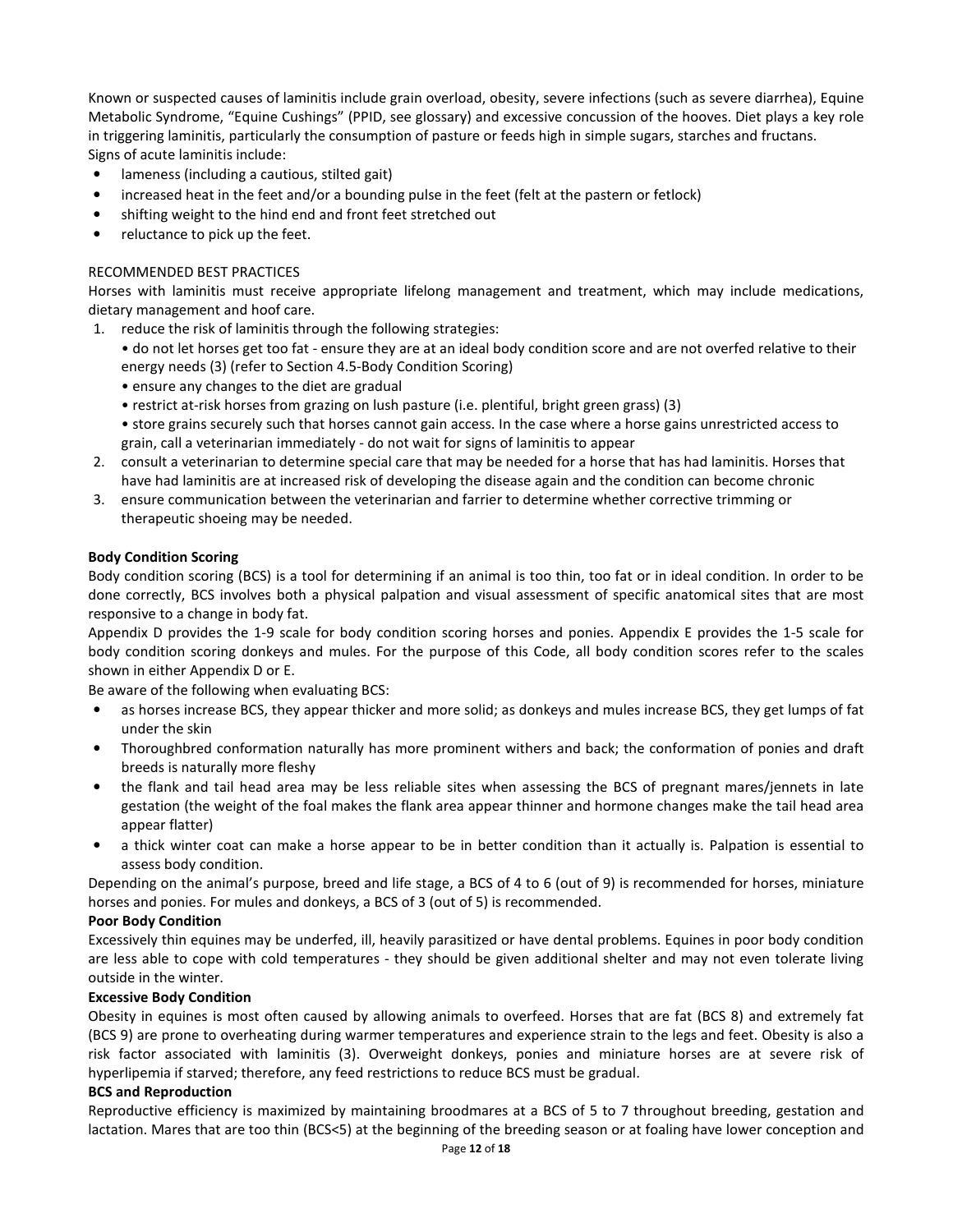pregnancy rates. They are also at risk of excessive weight loss at lactation. Increasing the energy fed to thin mares during lactation can improve rebreeding efficiency. An excess store of body fat (BCS 7) at foaling is not associated with foaling problems.

### **Horses in Work**

Inadequate or excessive body condition adversely affects performance of horses doing physical, competitive work. Horses at a BCS>6 doing moderate to hard work may need more time to recover compared to horses at a BCS of 5. A working horse that is too thin (BCS<4) may not have sufficient stored energy reserves for the work period.

### RECOMMENDED BEST PRACTICES

For horses and ponies: corrective action must be taken at a BCS of 3 or lower and at a BCS of 8 or higher (on the 1-9 scale).\* Veterinary advice must be obtained if animals do not respond to the corrective action. Refer to Appendix D.

For donkeys and mules: corrective action must be taken at a BCS of 2 or lower and at a BCS of 4 or higher (on the 1-5 scale). Veterinary advice must be obtained if animals do not respond to the corrective action.

Veterinary advice must be obtained for geriatric equines that are emaciated (i.e. BCS of 1 or 2 out of 9 for horses and ponies; BCS of 1 out of 5 for donkeys and mules).

Equines must not be starved or prevented from eating for prolonged periods in order to reduce BCS - the change in feed to reduce BCS must be gradual.

\*With the exception of horses in feedlots that are free from health conditions associated with obesity.

- a) regularly assess BCS
- b) aim for the following ideal BCS ranges for horses:
	- weanlings and foals, 4 to 5
	- broodmares (throughout breeding, gestation, and lactation), 5 to 7
	- stallions (at the beginning of the breeding season), 5 to 7
	- work and performance horses (farm work, racing, endurance), 4 to 6
- c) keep records identify animals that are outside their ideal BCS range, ascertain the cause, and take corrective action.
- d) To increase BCS to an ideal level:
	- I. seek advice from a nutritionist, knowledgeable, experienced horseperson or veterinarian
	- II. ensure the increase in energy intake does not exceed 10-15% per week
	- III. put the horse on a weight gain program that first involves an increase in forage before concentrates are added
	- IV. provide "poor doers" with forage containing high digestible energy and additional energy in the form of concentrates, including added fat.
- e) To reduce BCS to an ideal level:
	- I. seek advice from a nutritionist, knowledgeable, experienced horseperson or veterinarian
	- II. ensure the decrease in energy intake does not exceed 10-15% per week
	- III. put the horse on a weight loss program that first involves the reduction/elimination of concentrate. A reduction in energy intake should be accomplished without decreasing total daily dry feed intake below 1.5% of ideal body weight
	- IV. provide a more mature hay to an "easy keeper" that is maintained on a hay diet
	- V. increase the horse's activity level. Any such increase should be gradual
	- VI. prevent overeating (e.g. limit pasture access; keep the horse on a dry lot for part of the day; use a grazing muzzle)

#### **Husbandry Practices**

#### **Turnout, Exercise and Social Opportunities**

For the purpose of this Code, turnout means allowing horses "free time" (i.e. not under controlled exercise) in a dry lot, arena, pen or pasture. Turnout does not necessarily mean the horse is grazing. Exercise refers to physical activity (indoors or outdoors) and includes, but is not limited to, walking in-hand, riding, lunging and hand grazing. Social opportunities refer to occasions when horses can interact with other horses via sight, sound and/or direct contact.

Horses are highly adaptable to many weather conditions - keeping them outdoors or giving them frequent outdoor access is encouraged. There are several advantages to providing horses with turnout and social opportunities. Research shows that horses with turnout time have greater bone density than those that are strictly stalled (3). Horses with increased turnout and social opportunities have also shown themselves easier to train and handle (3). If given ample social opportunities (either turned out with other horses or group housed), horses learn training tasks more efficiently and perform fewer undesirable behaviours (e.g. biting, kicking, bucking) compared to stalled horses. For a small percentage of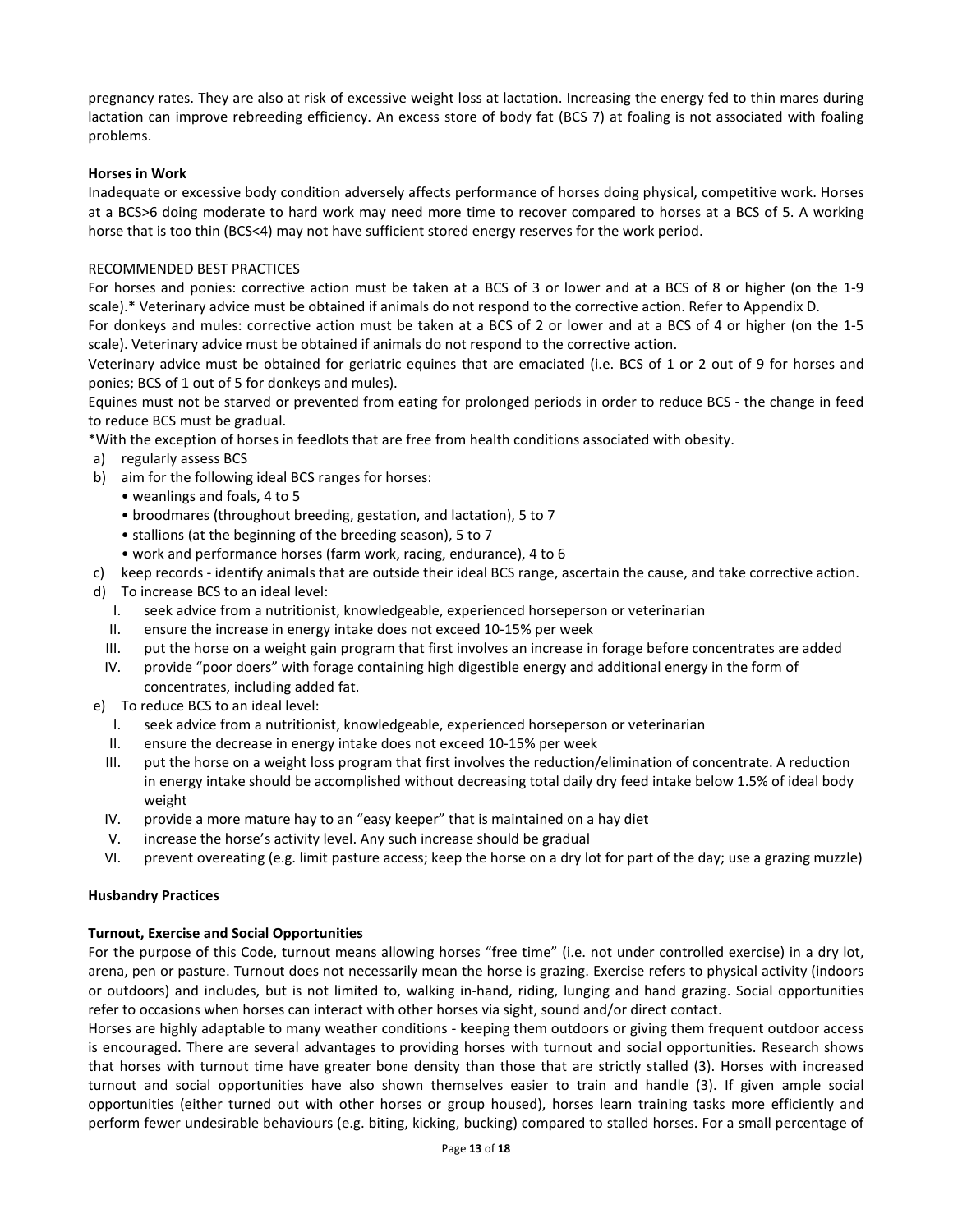horses, turnout may bring a risk of injury (depending on their temperament and whether they are accustomed to turnout). These horses may need to be transitioned to turnout over a period of time (e.g. transition from a stall to a small paddock and then to pasture).

# RECOMMENDED BEST PRACTICES

Horses must have some form of exercise or turnout unless under stall rest for medical reasons or severe environmental conditions make this temporarily impossible. Refer to the above explanations for the terms exercise and turnout.

- a) turn horses out with other horses or other equine companions
- b) allow daily exercise or turnout opportunities, ideally outdoors and with foraging opportunities
- c) build or renovate facilities to allow ample social opportunities (e.g. group housing or stall design that allows horses to have visual or tactile contact with other equines)
- d) provide stall-bound horses with continuous access to enrichment devices (e.g. trickle feeders, nibble nets, horse toys).

### **Stereotypies**

A stereotypy (formerly referred to as a vice) is an abnormal behaviour that serves no apparent function and is performed in a repetitive, invariant way. Common examples include weaving (side-to-side swaying of the head, neck and forequarters); cribbing/wind-sucking (the horse grasps an object with its teeth and makes a grunting sound); and stallwalking (circular or patterned route-tracing inside the stable). Wood chewing, not usually classified as a stereotypy, involves stripping and apparently ingesting wood surfaces.

Working to prevent stereotypies is generally more effective than trying to "cure" the behaviour once developed. Stereotypic behaviour is most appropriately addressed via management changes that address the underlying cause of the stereotypy. Suggestions include providing ample forage and allowing stalled horses to have visual and tactile contact with other equines. Preventing the horse from performing the stereotypy without addressing its cause may lead to further stress, frustration, and the emergence of other stereotypies. A horse may continue to perform stereotypies even after the predisposing factors have been addressed. This does not necessarily indicate their current welfare status is poor.

### RECOMMENDED BEST PRACTICES

- a) minimize the risk of stereotypies by ensuring horses have ample turnout time and ample opportunities to forage and engage in social opportunities with other equines (these factors seem to be associated with equine stereotypies)
- b) for horses with stereotypies: strive to address the underlying cause of the stereotypy (rather than physically preventing horses from performing the behaviour).

#### **Behaviour and Handling**

Handling should be based on the concepts of field of vision, flight zone and point of balance. With proper handling, animals experience less stress and fear, and the risk of injury to the handler and the animals is greatly reduced. Handling should accommodate the animal's behaviour and should be done in a calm manner.

Horses evolved as prey species and have a strong fight-or-flight response. When frightened, horses will generally flee. If they feel they cannot flee, they may become aggressive. Compared to horses, donkeys and mules are less likely to flee when frightened. Instead, they tend to study the situation before reacting (this is often incorrectly interpreted as stubbornness).

Horse welfare and handler safety is improved when handlers respond promptly to signs of fear and agitation in horses. Some examples include:

- tail swishing/wringing, in the absence of flies
- the whites of the eyes are more visible
- sweating with minimal physical exertion
- flared nostrils or wrinkling at the mouth or nose
- both ears laid flat back
- pawing or striking
- running away from or charging at the handler
- vocalizations (e.g. snorting, squealing, calling)
- head held very high
- kicking or turning the hindquarters towards the handler.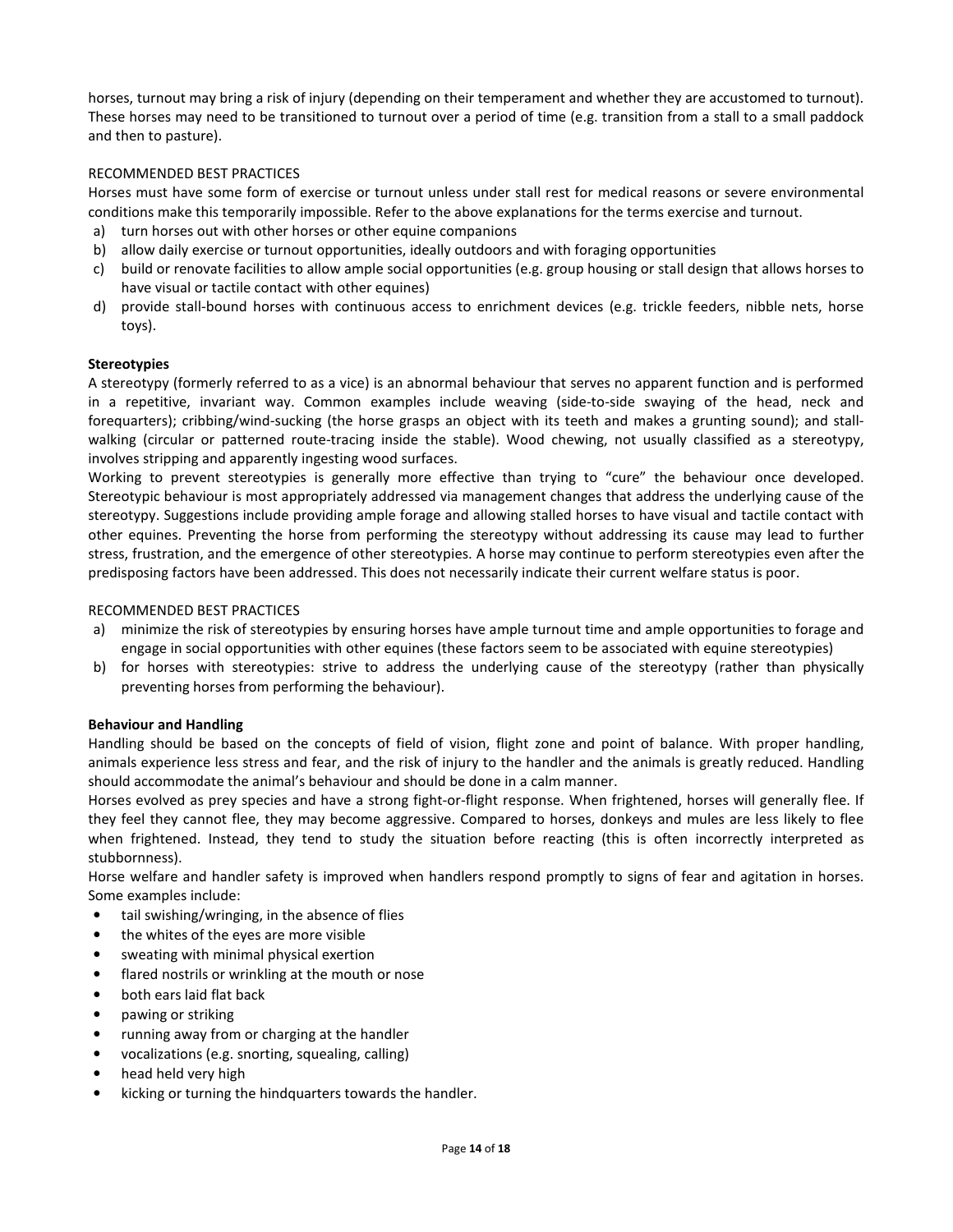# RECOMMENDED BEST PRACTICES

Handlers must be familiar with equine behaviour and competent in humane handling techniques either through training, experience or mentorship.

Horses must be handled in a manner that does not subject them to avoidable pain or avoidable injury.

- a) understand and apply the concepts of field of vision, flight zone, and point of balance
- b) avoid sudden actions or noises that may startle or frighten horses. Horses have sensitive hearing
- c) provide adequate lighting so that horses do not baulk at shadows or poorly lit areas
- d) approach an unfamiliar horse carefully and at the shoulder (not the rear). Generally, horses are accustomed to riders/handlers approaching, mounting and leading on the left side of the horse.

# **Handling and Restraint Equipment**

Equipment used for restraint and handling should be effective without causing stress to the horse and should be designed for maximum safety of the handler and horse. Any restraint method used to assist normal management or treatment of the horse should be the most mild and effective method available, and should be applied for the minimum amount of time necessary to carry out the task.

A halter and lead rope is the most common form of restraint. Generally, the safest knots are those that can be quickly untied even if the horse has pulled on it. When used by knowledgeable handlers, other acceptable forms of restraint include hobbles, twitches, lead chains, stocks and chutes.

Tethering is a form of restraint that brings a high risk of injury to horses unless used correctly. For the purpose of this Code, tethering means attaching a long rope or chain to the halter or leg hobble so the horse can graze. Tethering does not refer to tie stalls or briefly tying a horse to a fixed object.

Refer to Appendix K for other resources on handling and restraint equipment.

### RECOMMENDED BEST PRACTICES

Corrective action must be taken if restraint devices or equipment cause injury to horses.

Tethering must not cause injury and must only be used if the horse is under supervision. The person applying the tether must be knowledgeable in its use. Refer to the above explanation of tethers.

Electric cattle prods must not be used for the routine movement or handling of horses on-farm or during loading/unloading. Discretion must be used in an individual extreme situation when animal or human safety is at immediate risk, but prods must never be used repeatedly or used on the face, anus or reproductive organs of horses.

- a) use properly designed and maintained restraint devices in the manner they were intended to be used
- b) do not turn horses loose in a pasture or stall with a halter on unless the halter has a break-away design
- c) ensure handling equipment is engineered to minimize noise. Loud noises are disturbing to horses
- d) ensure chutes used to restrain horses have break-out walls to assist horses that go down during handling.

#### **Hoof Care**

"No foot no horse" - regular hoof care is essential towards achieving overall horse health and longevity through hoof and leg soundness. All equines, including donkeys and mules, need regular hoof care but not all equines will need shoeing. Shoes are necessary when wear exceeds growth, or for correction of conformation or gait. Horse boots are a potential alternative to shoeing. Trimming to correct leg and hoof deviations is most effective when done as early as possible in the foal's life. All hoof and leg deviations worsen with neglect and excess growth.

Cleaning the foot is important, particularly to prevent thrush and to inspect the foot for any foreign materials that may cause injury. Thrush is an infection caused by bacterial and fungal yeast-type organisms. Signs of thrush include a foul odour and a black putty-like appearance of the frog (the frog is located at the heel of the foot and forms a "V" into the centre). Regular cleaning of the hoof prevents thrush from developing by aerating the exposed area.

Strategies to maintain the hoof health of horses:

- keep hooves free of defects through regular trimming and/or shoeing
- keep corrals clean, dry and free from mud
- provide adequate nutrition and exercise
- clean out hooves regularly, ideally on a daily basis, and before exercise or riding
- avoid extended use of hoof polishes
- use hoof moisturizers or hoof hardeners as needed.

RECOMMENDED BEST PRACTICES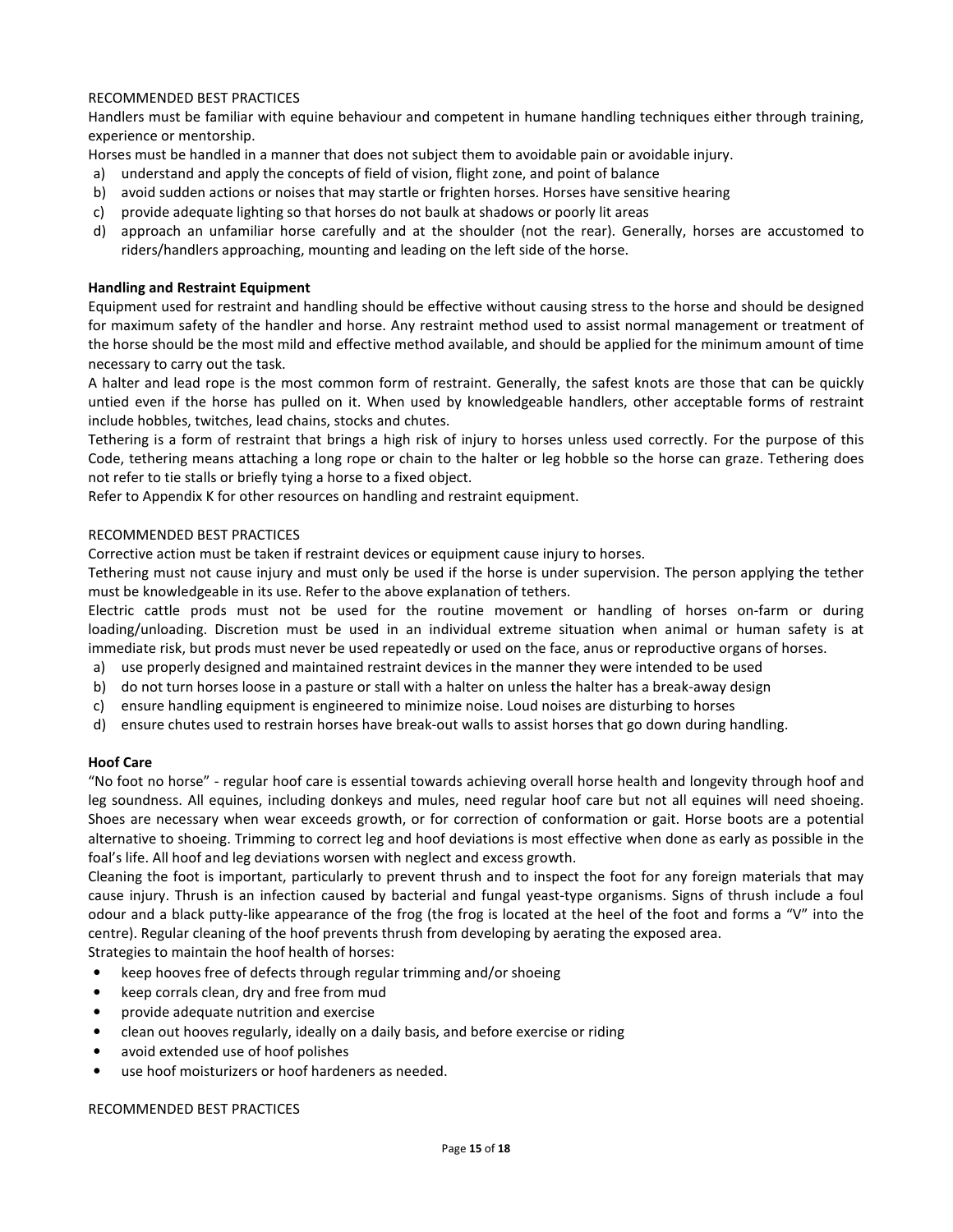Hooves must be trimmed and/or shod as often as is necessary to maintain hooves in functional condition. Whether shod or unshod, hooves must not be allowed to grow to excessive lengths causing injury or discomfort to the horse.

- a) ensure the farrier or other personnel is skilled and uses recognized techniques (exercise due diligence researching the qualifications/experience of farriers, ask for references and continuing education practices)
- b) train horses to stand for trimming and shoeing
- c) provide the farrier with a clean, safe and well-lit area (26)
- d) ensure the first hoof examination for foals takes place within the first month of life and regularly monitor the foal's feet for deviations
- e) ensure proper trimming or shoeing (which includes trimming and resetting) is done every 5-8 weeks or as may be needed for individual equines (depending on factors such as age, activity level, nutrition and breed) (3)
- f) clean out hooves before riding
- g) consult a farrier or veterinarian for advice on how to control thrush.

# **Grooming**

Grooming is a good opportunity to form and maintain the bond between horse and handler, and can be calming to horses. It is also a good opportunity to inspect horses for injuries. Grooming loosens dirt and mud, which can cause skin irritation and infections. If allowed to accumulate, dirt and mud can reduce the insulating effect of the hair coat in cold environments. Debris (e.g. mud, burdocks) on the horse where the saddle and harness are placed or on the tack itself can cause injury and discomfort.

### RECOMMENDED BEST PRACTICES

Horses must be free of debris where the saddle and harness are placed. The tack must also be free from debris before being placed on the horse.

Burdocks causing discomfort or injury must be removed without delay.

### **Change or End of Career**

Horses, donkeys and mules can have multiple careers in their working lives. Responsible ownership includes making decisions for equines that are no longer able to carry out the work desired of them as a result of age, injury or illness.

# **Change or End of Career Options**

Options include:

- retire completely
- transition to a lower performance level or easier job on the farm
- use as a companion to another horse, donkey or mule
- sell to a new owner or consign to a quality or specialized horse sale
- donate to a reputable facility, such as a university
- arrange for euthanasia
- arrange for humane slaughter.

Select an option based on the horse's physical condition, soundness, temperament, demeanor, socialization (with both humans and horses), and tractability. Euthanasia or humane slaughter are legitimate considerations and may be the desired or required course of action depending on the condition of the horse and availability of other options. Before choosing humane slaughter as an option, the rigours of transport to a slaughter facility must be considered. Appropriate withdrawal periods for medications must also be observed.

Sale by private treaty enables the seller to learn more about the buyer, their facilities and intended use for the horse. Sellers may wish to restrict the activity the horse is transitioned into, particularly when the horse is deemed unfit for certain work or athletic expectation.

The welfare of the horse must be of paramount importance when making change or end of career decisions.

# RECOMMENDED BEST PRACTICES

- a) get a specific diagnosis of the horse's condition this is the best way to identify acceptable uses for the horse and future care needs
- b) ensure the horse is transitioned to a responsible caregiver (e.g. perform a site visit, request references).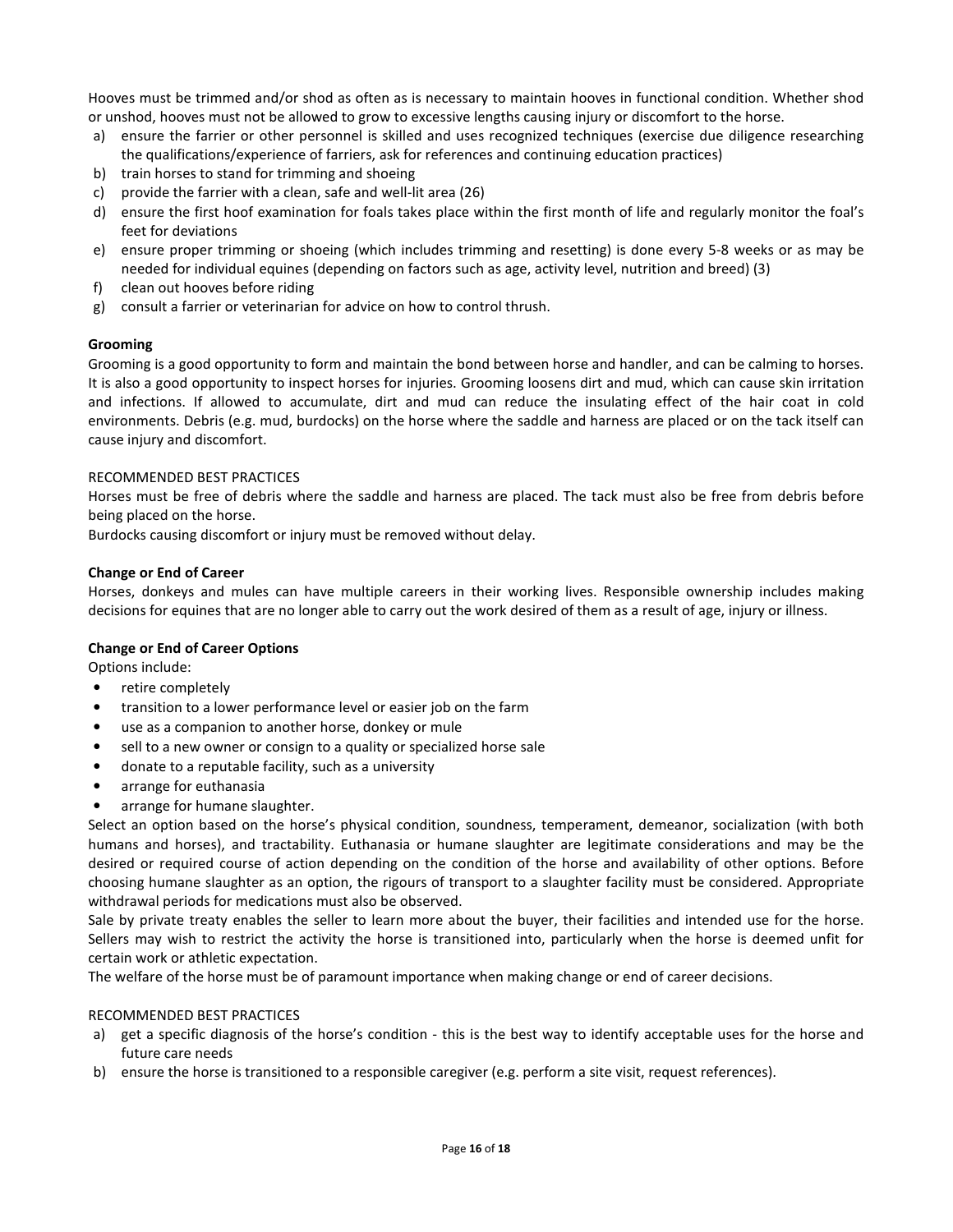# **Euthanasia**

Owners and managers are responsible for euthanasia decisions, and these decisions should never be made without careful consideration. Horses, donkeys and mules serve their owners in many ways and deserve an end of life that is humane. Euthanasia can be performed on farm or at an appropriate off-farm facility.

When caring for a sick or injured horse, consult a veterinarian to determine when to stop treatment and instead euthanize, taking the following into account:

- what is the likelihood of recovery or return to an acceptable quality of life?
- how long should the animal be given to recover?
- has the horse become depressed or lethargic?
- what kind of special care will the animal require and are you able to meet those needs in terms of your skill level, time, and available facilities?
- do you have the financial resources to continue to provide for the animal?
- have the chances of recovery improved or declined over the course of treatment?

# RECOMMENDED BEST PRACTICES

a) work with a veterinarian to develop a plan for euthanasia. The written plan should be kept in a known location and include:

• the name, and, if applicable, contact information of the person(s) responsible for making euthanasia decisions on farm and the person responsible for performing the procedure

- a schedule for proper maintenance of any equipment
- the protocols for disposal, in accordance with provincial and/or municipal regulations
- b) discuss euthanasia with a veterinarian when the horse:
	- is enduring continuous or unmanageable pain from a condition that is chronic and incurable
	- has a medical condition that has a grave prognosis without surgery, and surgery is unavailable or unaffordable
	- possesses dangerous behavioural traits that renders it a hazard to itself, other horses or handlers
	- is suffering from a severe, traumatic injury (e.g. broken leg or wound significantly impacting a major organ, muscle or skeletal system)
	- has a disease or condition and the cost of treatment is prohibitive
	- has a transmittable disease, which is a serious health hazard to other horses or humans Or when you
	- are unable to care for the horse and cannot find it a suitable new home.

#### **Timelines for Euthanasia**

A key component of euthanasia is timeliness. It is not acceptable to delay euthanasia for reasons of convenience or cost. When euthanasia is deemed necessary, it must be performed without delay, particularly in the case of a severe, traumatic injury. Leaving a suffering animal to die of natural causes (what is known as "letting nature take its course") is not acceptable.

#### RECOMMENDED BEST PRACTICES

Equines that are sick, injured, or in pain must receive appropriate treatment without delay or be euthanized without delay.

For sick, injured or compromised horses that are not showing improvement, horse owners or caregivers must, without delay, obtain veterinary advice on appropriate care and treatment or make arrangements for euthanasia.

#### **Methods**

The euthanasia method used must be quick, cause minimal pain and distress, and render the horse immediately unconscious. The following are the only acceptable methods for euthanasia of equines:

- lethal injection administered by a veterinarian
- free bullet deployed by a skilled individual
- penetrating captive bolt deployed by a skilled individual

#### RECOMMENDED BEST PRACTICES

An acceptable method of euthanasia must be used.

Euthanasia must be performed by persons knowledgeable in the method used for equines.